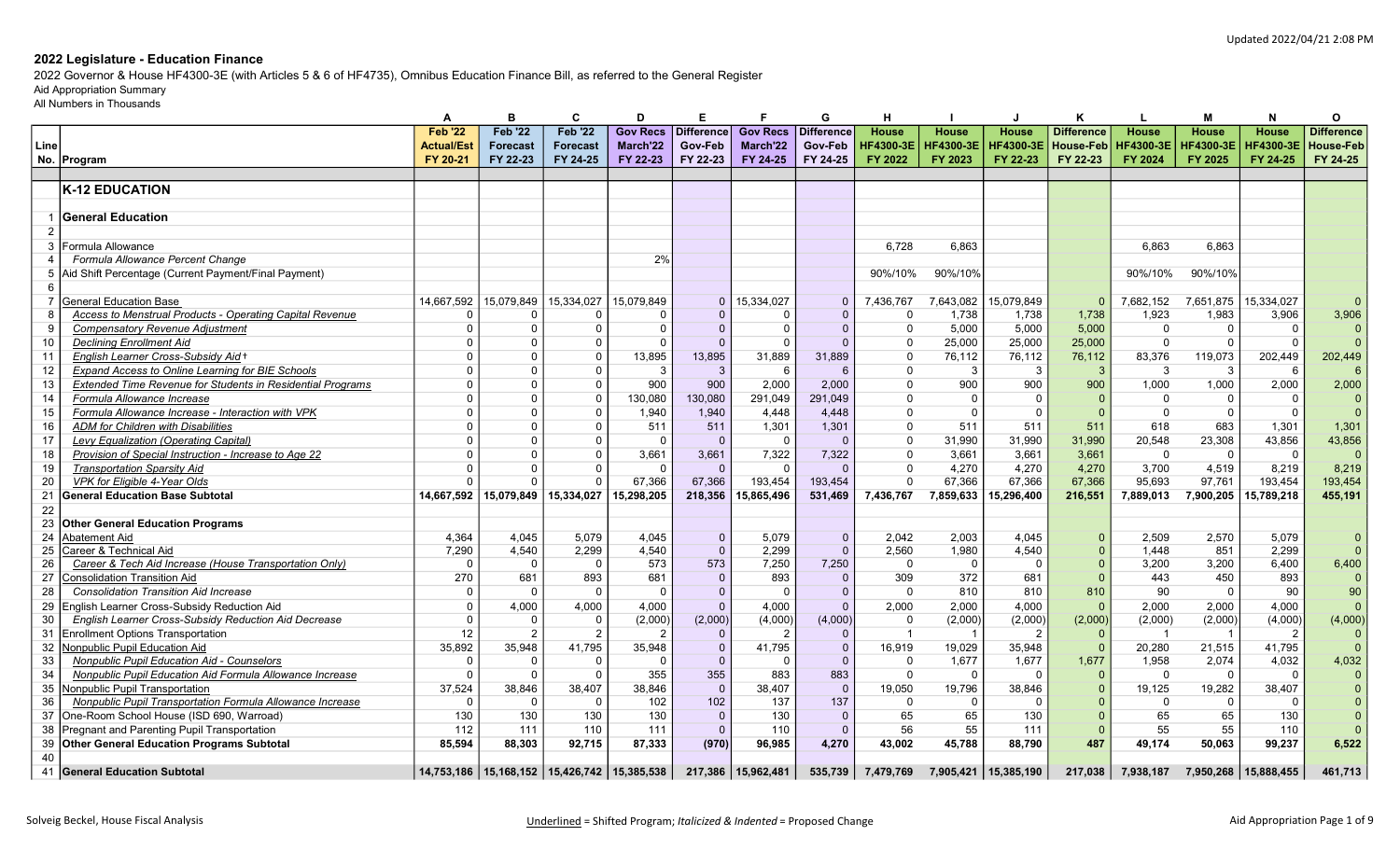2022 Governor & House HF4300-3E (with Articles 5 & 6 of HF4735), Omnibus Education Finance Bill, as referred to the General Register

## Aid Appropriation Summary

|      |                                                                | A                 | в               | C               | D               | Е                 |                 | G          | н                |                  |              | ĸ                 | L                | м                | N                | O                 |
|------|----------------------------------------------------------------|-------------------|-----------------|-----------------|-----------------|-------------------|-----------------|------------|------------------|------------------|--------------|-------------------|------------------|------------------|------------------|-------------------|
|      |                                                                | <b>Feb '22</b>    | <b>Feb '22</b>  | <b>Feb '22</b>  | <b>Gov Recs</b> | <b>Difference</b> | <b>Gov Recs</b> | Difference | <b>House</b>     | <b>House</b>     | <b>House</b> | <b>Difference</b> | House            | <b>House</b>     | <b>House</b>     | <b>Difference</b> |
| Line |                                                                | <b>Actual/Est</b> | <b>Forecast</b> | <b>Forecast</b> | March'22        | Gov-Feb           | March'22        | Gov-Feb    | <b>HF4300-3E</b> | <b>HF4300-3E</b> | HF4300-3E    | <b>House-Feb</b>  | <b>HF4300-3E</b> | <b>HF4300-3E</b> | <b>HF4300-3E</b> | House-Feb         |
|      | No. Program                                                    | FY 20-21          | FY 22-23        | FY 24-25        | FY 22-23        | FY 22-23          | FY 24-25        | FY 24-25   | FY 2022          | FY 2023          | FY 22-23     | FY 22-23          | FY 2024          | FY 2025          | FY 24-25         | FY 24-25          |
|      |                                                                |                   |                 |                 |                 |                   |                 |            |                  |                  |              |                   |                  |                  |                  |                   |
| 42   |                                                                |                   |                 |                 |                 |                   |                 |            |                  |                  |              |                   |                  |                  |                  |                   |
| 43   | <b>Education Excellence</b>                                    |                   |                 |                 |                 |                   |                 |            |                  |                  |              |                   |                  |                  |                  |                   |
| 44   | Achievement & Integration Aid                                  | 159.902           | 160.918         | 167.682         | 160.918         | $\Omega$          | 167.682         | $\Omega$   | 79.303           | 81.615           | 160.918      | $\Omega$          | 83.161           | 84.521           | 167.682          | $\Omega$          |
| 45   | VPK for Eligible 4-Year Olds - A&I Aid                         | $\Omega$          | $\Omega$        | $\Omega$        | 1,135           | 1,135             | 2,980           | 2,980      | $\mathbf 0$      | 1,135            | 1,135        | 1,135             | 1,478            | 1,502            | 2,980            | 2,980             |
| 46   | After School Program Grants ++ +                               | $\Omega$          | $\Omega$        | $\Omega$        | 5,000           | 5,000             | 10,000          | 10,000     | $\Omega$         | 25,000           | 25,000       | 25,000            | $\Omega$         | $\Omega$         | $\Omega$         | $\Omega$          |
| 47   | American Indian Education Aid                                  | 20,511            | 23,184          | 25,084          | 23,184          | $\Omega$          | 25,084          | $\Omega$   | 11,295           | 11,889           | 23,184       | $\Omega$          | 12,320           | 12,764           | 25,084           | $\Omega$          |
| 48   | <b>American Indian Education Aid Increase</b>                  | $\Omega$          | $\Omega$        | $\Omega$        | 3,120           | 3,120             | 7,064           | 7,064      | $\Omega$         | 3,120            | 3,120        | 3,120             | 3,509            | 3,555            | 7,064            | 7,064             |
| 49   | <b>AP/IB Examination Fees</b>                                  | 9.707             | 9,000           | 9,000           | 9,000           | $\Omega$          | 9,000           | $\Omega$   | 4,500            | 4.500            | 9,000        |                   | 4,500            | 4,500            | 9,000            |                   |
| 50   | <b>AP/IB STEM Course Grants</b>                                | 726               | 500             | 500             | 500             | $\Omega$          | 500             | $\Omega$   | 250              | 250              | 500          |                   | 250              | 250              | 500              |                   |
| 51   | <b>BOLD Literacy</b>                                           |                   | $\Omega$        | $\Omega$        | 5.000           | 5.000             | 10,000          | 10.000     | $\Omega$         | 4.750            | 4.750        | 4,750             | 4.750            | 4,750            | 9.500            | 9,500             |
| 52   | <b>BOLD - LETRS</b>                                            |                   | <sup>0</sup>    | $\mathbf 0$     | [1,750]         | [1,750]           | [3, 500]        | [3, 500]   |                  | 0 [1,750]        | [1,750]      | $[1,750]$         | [1,750]          | [1,750]          | [3,500]          | [3, 500]          |
| 53   | <b>BOLD - Literacy Unit Admin</b>                              |                   |                 |                 | [800]           | [800]             | 1,6001          | [1,600]    |                  | 0 [800]          | [800]        | [800]             | [800]            | [800]            | 1,6001           | [1,600]           |
| 54   | <b>BOLD - Data Collection</b>                                  | $\Omega$          | $\Omega$        | $\Omega$        | [1, 200]        | [1, 200]          | [2,400]         | [2,400]    |                  | $0$ [1,200]      | $[1,200]$    | $[1,200]$         | [1, 200]         | [1, 200]         | [2,400]          | [2,400]           |
| 55   | <b>BOLD - State Library Services</b>                           | $\Omega$          | $\Omega$        | $\Omega$        | [1,000]         | [1,000]           | [2,000]         | [2,000]    |                  | $0$ [1,000]      | $1,000$ ]    | [1,000]           | [1,000]          | [1,000]          | [2,000]          | [2,000]           |
| 56   | <b>BOLD - Reach Out &amp; Read</b>                             | $\Omega$          | $\Omega$        | $\Omega$        | [250]           | [250]             | 5001            | [500]      | $\Omega$         | $\Omega$         | $\Omega$     |                   | $\Omega$         | $\Omega$         |                  |                   |
| 57   | Certificate Incentive Program                                  | 860               | $\Omega$        |                 | $\Omega$        | $\Omega$          | $\Omega$        | $\Omega$   | $\Omega$         | $\Omega$         | $\Omega$     |                   | $\Omega$         | $\Omega$         |                  |                   |
| 58   | <b>Civic Education Grants</b>                                  | 150               | 150             | $\Omega$        | 150             | $\Omega$          |                 | $\Omega$   | 75               | 75               | 150          |                   | $\Omega$         | $\Omega$         |                  |                   |
| 59   | Charter School Building Lease Aid                              | 166,467           | 184.483         | 208,571         | 184,483         | $\overline{0}$    | 208.571         | $\Omega$   | 89,259           | 95,224           | 184.483      | $\Omega$          | 101,228          | 107,343          | 208.571          | $\Omega$          |
| 60   | VPK for Eligible 4-Year Olds - Charter Lease                   | $\Omega$          | $\Omega$        |                 | 1,116           | 1,116             | 2,985           | 2,985      | $\Omega$         | 1,116            | 1,116        | 1.116             | 1,474            | 1,511            | 2,985            | 2,985             |
| 61   | <b>Closing Educational Opportunity Gaps Grants</b>             | $\Omega$          | $\Omega$        | $\Omega$        | $\Omega$        | $\Omega$          | $\Omega$        | $\Omega$   | $\overline{0}$   | 5,000            | 5,000        | 5,000             | 5,000            | 5,000            | 10,000           | 10,000            |
| 62   | College Entrance Exam Reimbursement                            | 4,304             | 2,022           | 2,022           | 2,022           | $\overline{0}$    | 2,022           | $\Omega$   | 1,011            | 1.011            | 2,022        | $\Omega$          | 1.011            | 1.011            | 2,022            | $\Omega$          |
| 63   | <b>Computer Science Blueprint</b>                              | $\Omega$          | $\Omega$        | റ               | $\Omega$        | $\mathbf 0$       | $\Omega$        | $\Omega$   | $\Omega$         | 20               | 20           | 20                | 20               | 20               | 40               | 40                |
| 64   | Concurrent Enrollment Program (College in the Schools)         | 8,000             | 8,000           | 8,000           | 8,000           | $\overline{0}$    | 8,000           |            | 4,000            | 4,000            | 8,000        | $\Omega$          | 4,000            | 4,000            | 8,000            | $\Omega$          |
| 65   | Concurrent Enrollment (College in the Schools) Increase        | $\Omega$          | $\Omega$        |                 | $\Omega$        | $\Omega$          | $\Omega$        |            | $\Omega$         | 5,000            | 5,000        | 5,000             | 4.000            | 5,000            | 9.000            | 9,000             |
| 66   | <b>Culturally Specific Learning Opportunities</b>              | $\Omega$          | $\Omega$        |                 | 5,000           | 5,000             | 10,000          | 10,000     | $\Omega$         | 5,000            | 5,000        | 5,000             | 5,000            | 5,000            | 10,000           | 10,000            |
| 67   | Digital Well-Being Grant                                       | $\Omega$          | 1,000           |                 | 1,000           | $\mathbf 0$       | $\Omega$        | $\Omega$   | 1,000            | - 0              | 1,000        |                   | $\mathbf 0$      | $\Omega$         | $\Omega$         | $\Omega$          |
| 68   | Early Childhood Literacy Programs (Reading Corps)              | 20,388            | 15.900          | 15,900          | 15,900          | $\overline{0}$    | 15,900          | $\Omega$   | 7.950            | 7,950            | 15,900       |                   | 7,950            | 7,950            | 15,900           | $\Omega$          |
| 69   | <b>Educator Career Pathways</b>                                |                   | $\Omega$        |                 | 5,000           | 5,000             | 10,000          | 10,000     | $\Omega$         | - 0              | $\Omega$     |                   | $\Omega$         | $\Omega$         | $\Omega$         | $\Omega$          |
| 70   | <b>Ethnic Studies Implementation</b>                           |                   |                 | റ               | $\Omega$        | $\mathbf{0}$      | $\Omega$        | $\Omega$   | $\Omega$         | 576              | 576          | 576               | 474              | 451              | 925              | 925               |
| 71   | <b>Ethnic Studies School Grants</b>                            |                   | $\Omega$        |                 | $\Omega$        | $\Omega$          | $\Omega$        |            | $\Omega$         | $\overline{0}$   | $\Omega$     |                   | 500              | 500              | 1,000            | 1,000             |
| 72   | <b>Expand Competency-Based Education</b>                       | $\Omega$          | $\Omega$        | $\Omega$        | 6.648           | 6.648             | 3,352           | 3,352      | $\Omega$         | $\Omega$         | $\mathbf{0}$ | $\Omega$          | $\Omega$         | $\Omega$         | $\Omega$         | $\Omega$          |
| 73   | <b>Expand Rigorous Coursework</b>                              |                   |                 |                 | 10,000          | 10,000            | 20,000          | 20,000     | $\Omega$         | 5,000            | 5,000        | 5,000             | 5,000            | 5,000            | 10,000           | 10,000            |
| 74   | Full Service Community Schools ++ ##                           | $\Omega$          | $\Omega$        |                 | 5,000           | 5.000             | 10,000          | 10,000     | $\Omega$         | 50,000           | 50,000       | 50,000            | $\Omega$         | $\Omega$         | $\Omega$         |                   |
| 75   | Girls in Action                                                | $\Omega$          | 1,500           | $\Omega$        | 1,500           | $\mathbf{0}$      | $\Omega$        | $\Omega$   | 1,500            | $\overline{0}$   | 1,500        |                   | $\Omega$         | $\Omega$         | $\Omega$         |                   |
| 76   | Interdistrict Desegregation Transportation Grants              | 29,524            | 20,874          | 25,645          | 20,874          | $\mathbf{0}$      | 25,645          | $\Omega$   | 9,900            | 10,974           | 20,874       |                   | 12,165           | 13,480           | 25,645           |                   |
| 77   | <b>Intermediate District Support</b>                           | $\Omega$          | $\Omega$        | $\Omega$        | 1,000           | 1.000             | 2,000           | 2,000      | $\Omega$         | $\Omega$         | $\Omega$     |                   | $\Omega$         | $\Omega$         |                  |                   |
| 78   | Literacy Incentive Aid                                         | 89,156            | 91,043          | 87,857          | 91,043          | $\Omega$          | 87,857          | $\Omega$   | 45,075           | 45,968           | 91,043       |                   | 43,446           | 44,411           | 87,857           |                   |
| 79   | Minnesota Association of Alternative Programs STARS Chapter ++ | $\Omega$          | $\Omega$        |                 | C               | $\overline{0}$    | $\Omega$        |            | $\Omega$         | 45               | 45           | 45                | $\Omega$         | $\Omega$         |                  |                   |
| 80   | Minnesota Center for the Book                                  | 250               | $\Omega$        |                 | $\Omega$        | $\Omega$          | $\Omega$        |            | $\Omega$         | $\Omega$         | $\Omega$     |                   | $\Omega$         | $\Omega$         | - 0              |                   |
| 81   | Minnesota Council on Economic Education                        | 235               | 300             | $\Omega$        | 300             | $\mathbf{0}$      | $\Omega$        |            | 150              | 150              | 300          | $\Omega$          | $\Omega$         | $\Omega$         | $\Omega$         |                   |
| 82   | Minnesota Council on Economic Education Increase               | $\Omega$          | $\Omega$        |                 | $\Omega$        | $\mathbf{0}$      | $\Omega$        |            | $\Omega$         | 150              | 150          | 150               | 150              | 150              | 300              | 300               |
| 83   | Minnesota Foundation for Student Organizations                 | 1,536             | 1,536           | 1.536           | 1,536           | $\Omega$          | 1,536           | $\Omega$   | 768              | 768              | 1.536        |                   | 768              | 768              | 1.536            | $\Omega$          |
|      | 84   MN Independence Life College & Comm. (Transfer to OHE)    | $\Omega$          | 1,250           | 1,250           | 1,250           | $\Omega$          | 1,250           | $\Omega$   | 625              | 625              | 1,250        |                   | 625              | 625              | 1,250            | $\overline{0}$    |
|      |                                                                |                   |                 |                 |                 |                   |                 |            |                  |                  |              |                   |                  |                  |                  |                   |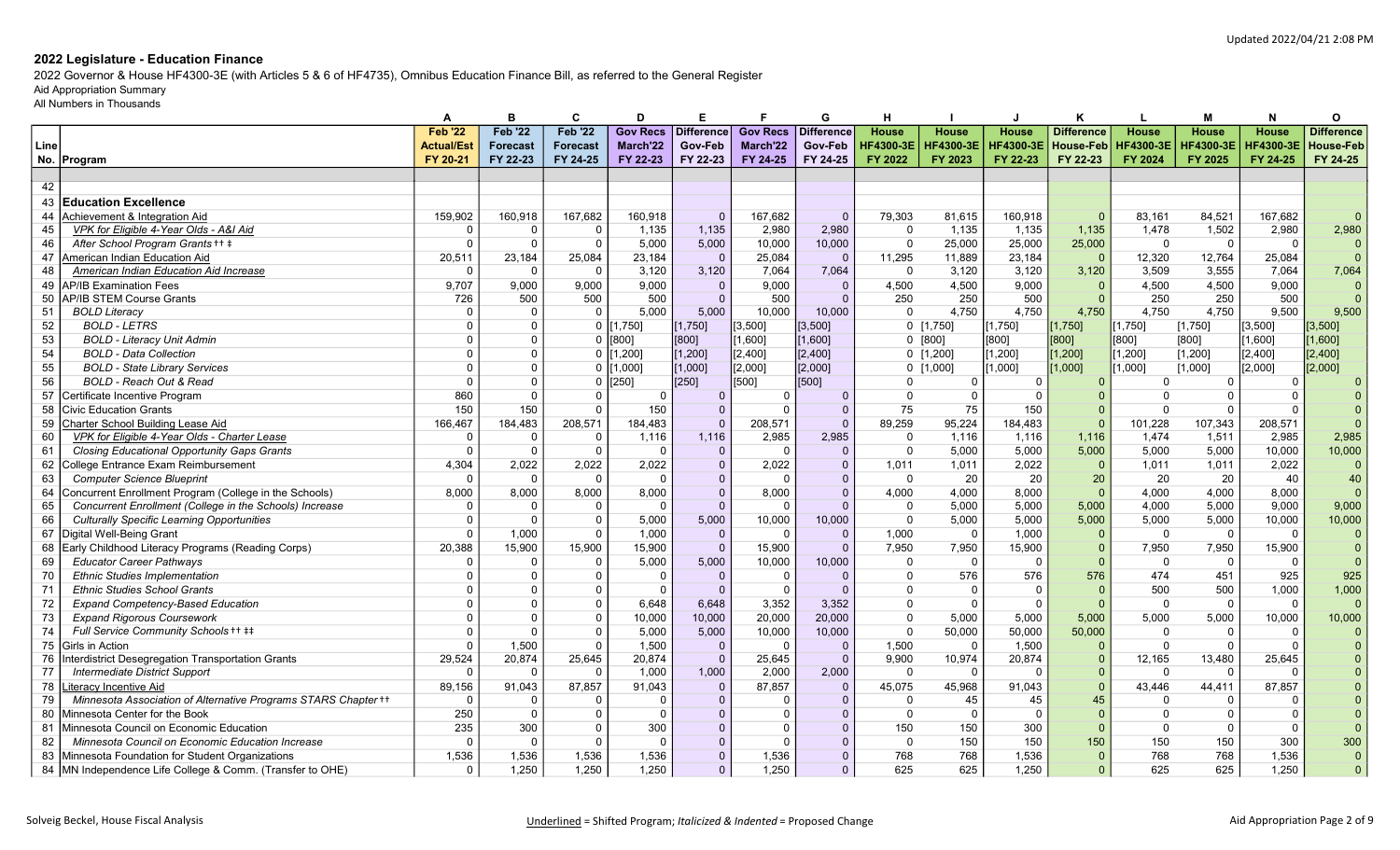2022 Governor & House HF4300-3E (with Articles 5 & 6 of HF4735), Omnibus Education Finance Bill, as referred to the General Register

# Aid Appropriation Summary

|       |                                                              |                   |                 | C               | D               | Е                 |                 | G            |                  |                  |              | ĸ                 |                  | м                | N                | Ο                 |
|-------|--------------------------------------------------------------|-------------------|-----------------|-----------------|-----------------|-------------------|-----------------|--------------|------------------|------------------|--------------|-------------------|------------------|------------------|------------------|-------------------|
|       |                                                              | <b>Feb '22</b>    | <b>Feb '22</b>  | <b>Feb '22</b>  | <b>Gov Recs</b> | <b>Difference</b> | <b>Gov Recs</b> | Difference   | <b>House</b>     | <b>House</b>     | <b>House</b> | <b>Difference</b> | House            | House            | <b>House</b>     | <b>Difference</b> |
| Line  |                                                              | <b>Actual/Est</b> | <b>Forecast</b> | <b>Forecast</b> | March'22        | Gov-Feb           | March'22        | Gov-Feb      | <b>HF4300-3E</b> | <b>HF4300-3E</b> |              | <b>House-Feb</b>  | <b>HF4300-3E</b> | <b>HF4300-3E</b> | <b>HF4300-3E</b> | <b>House-Feb</b>  |
|       | No. Program                                                  | FY 20-21          | FY 22-23        | FY 24-25        | FY 22-23        | FY 22-23          | FY 24-25        | FY 24-25     | FY 2022          | FY 2023          | FY 22-23     | FY 22-23          | FY 2024          | FY 2025          | FY 24-25         | FY 24-25          |
|       |                                                              |                   |                 |                 |                 |                   |                 |              |                  |                  |              |                   |                  |                  |                  |                   |
|       | 85 Minnesota Math Corps Program                              | 1,218             | 2,000           | 1,000           | 2,000           | $\Omega$          | 1,000           | $\Omega$     | 1,000            | 1,000            | 2,000        |                   | 500              | 500              | 1,000            | $\Omega$          |
| 86    | Minnesota Math Corps Program Increase                        | $\Omega$          | $\Omega$        | $\overline{0}$  | $\Omega$        | $\Omega$          | $\Omega$        | $\mathbf{0}$ | $\Omega$         | $\Omega$         | $\Omega$     |                   | 500              | 500              | 1.000            | 1,000             |
| 87    | Minnesota Principals Academy                                 | 400               | 400             | 400             | 400             | $\Omega$          | 400             | $\Omega$     | 200              | 200              | 400          |                   | 200              | 200              | 400              |                   |
|       | 88 Minnesota Youth Council                                   |                   | 375             | $\overline{0}$  | 375             | $\Omega$          | $\Omega$        | $\Omega$     | 187              | 188              | 375          |                   | $\Omega$         | $\Omega$         | $\Omega$         |                   |
| 89    | Multi-Tiered Systems of Support (MTSS)                       |                   | $\Omega$        | $\Omega$        | 15.000          | 15,000            | 30,000          | 30,000       | $\Omega$         | 21,250           | 21,250       | 21,250            | 21.620           | 21,620           | 43.240           | 43,240            |
| 90    | MTSS - MDE, Regional Centers, Service Cooperatives           |                   |                 | $\Omega$        | [1,300]         | [1,300]           | [2,600]         | [2,600]      |                  | 0 [2,600]        | [2,600]      | [2,600]           | [2,600]          | [2,600]          | [5, 200]         | $5,200$ ]         |
| 91    | MTSS - Districts, Charters, Coops Implementation             | 0                 |                 | $\Omega$        | [4,700]         | [4, 700]          | [9,400]         | [9,400]      |                  | $0$ [9,400]      | [[9,400]     | [9,400]           | [9,400]          | [9,400]          | 18,800           | [18, 800]         |
| 92    | <b>MTSS-LETRS</b>                                            |                   |                 | $\Omega$        | [3,000]         | [3,000]           | [6,000]         | [6,000]      |                  | $0$ [1,250]      | [1, 250]     | [1, 250]          | [1,620]          | [1,620]          | [3, 240]         | [3, 240]          |
| 93    | MTSS - Building Assets, Reducing Risks Center                | $\Omega$          |                 |                 | [2,000]         | [2,000]           | [4,000]         | $[4,000]$    |                  | 0[4,000]         | [4,000]      | [4,000]           | [4,000]          | [4,000]          | [8,000]          | [8,000]           |
| 94    | MTSS - Tribal-State Relations - Statewide Implementation     | $\Omega$          |                 | $\Omega$        | [2,000]         | [2,000]           | [4,000]         | $[4,000]$    |                  | $0$ [2,000]      | [2,000]      | [2,000]           | [2,000]          | [2,000]          | [4,000]          | [4,000]           |
| 95    | MTSS - UMN Center for Applied Research & Ed. Improvement     | $\Omega$          | $\Omega$        | $\Omega$        | [2,000]         | [2,000]           | [4,000]         | [4,000]      |                  | $0$ [2,000]      | [2,000]      | [2,000]           | [2,000]          | [2,000]          | [4,000]          | [4,000]           |
| 96    | Museums and Education Centers                                | 920               | 1,220           | 920             | 1,220           | $\Omega$          | 920             | $\Omega$     | 610              | 610              | 1,220        |                   | 460              | 460              | 920              |                   |
| 97    | Network for the Children of African Descent ++               | $\Omega$          | $\Omega$        | $\Omega$        | $\Omega$        | $\Omega$          | $\Omega$        | $\Omega$     | $\Omega$         | 1,000            | 1,000        | 1,000             | $\Omega$         | $\mathbf{0}$     | $\Omega$         |                   |
| 98    | Online Access to Music Education Grants                      | 200               | $\Omega$        | $\overline{0}$  | $\Omega$        | $\Omega$          | $\Omega$        | $\Omega$     | $\Omega$         | $\overline{0}$   | $\Omega$     |                   | $\Omega$         | $\overline{0}$   | $\Omega$         |                   |
| 99    | P-TECH Schools                                               | 1.440             | 1,582           | 1,582           | 1,582           | $\Omega$          | 1,582           | $\Omega$     | 791              | 791              | 1,582        |                   | 791              | 791              | 1,582            |                   |
| 100   | Race 2 Reduce                                                | 45                | $\Omega$        | $\Omega$        | $\Omega$        | $\Omega$          | $\Omega$        | $\Omega$     | $\Omega$         | $\overline{0}$   | $\Omega$     |                   | $\Omega$         | $\mathbf{0}$     | $\Omega$         |                   |
| 101   | Recovery Program Grants                                      | 1.443             | 1,500           | 1.500           | 1.500           | $\Omega$          | 1,500           | $\Omega$     | 750              | 750              | 1,500        |                   | 750              | 750              | 1,500            |                   |
| 102   | Rural Career and Technical Education Consortium              | 11.191            | 6,000           | 6.000           | 6.000           | $\Omega$          | 6,000           | $\Omega$     | 3.000            | 3.000            | 6.000        |                   | 3.000            | 3.000            | 6.000            |                   |
| 103   | Sanneh Foundation                                            | $\Omega$          | 3.000           | $\overline{0}$  | 3.000           | $\Omega$          | $\Omega$        |              | 1,500            | 1.500            | 3,000        |                   | $\Omega$         | $\Omega$         | $\Omega$         |                   |
| 104   | Sanneh Foundation FY23 Partial Cancellation                  | $\Omega$          | $\Omega$        | $\Omega$        | $\Omega$        | $\Omega$          | $\Omega$        | $\Omega$     | $\Omega$         | (650)            | (650)        | (650)             | $\Omega$         | $\Omega$         | $\Omega$         |                   |
| 105   | Sanneh Foundation Reappropriation ++                         | $\Omega$          | $\Omega$        |                 | $\Omega$        | $\Omega$          |                 |              | $\Omega$         | 650              | 650          | 650               | $\Omega$         | $\Omega$         | $\Omega$         |                   |
| 106   | ServeMinnesota                                               | 1.800             | 1.800           | 1.800           | 1.800           | $\Omega$          | 1,800           |              | 900              | 900              | 1.800        |                   | 900              | 900              | 1.800            |                   |
| 107   | Singing Based Pilot Program (Rock 'n' Read)                  | 230               | $\Omega$        | $\Omega$        | $\Omega$        | $\Omega$          | $\Omega$        | $\Omega$     | $\Omega$         | $\overline{0}$   | $\Omega$     |                   | $\Omega$         | $\mathbf{0}$     | $\Omega$         |                   |
| 108   | Starbase MN                                                  | 2.350             | 1.000           | 1.000           | 1.000           | $\Omega$          | 1.000           | $\Omega$     | 500              | 500              | 1.000        |                   | 500              | 500              | 1.000            |                   |
| 109   | Statewide Testing and Reporting System                       | 21.604            | 19,384          | 21.784          | 19,384          | $\overline{0}$    | 21,784          | $\Omega$     | 9.692            | 9.692            | 19,384       |                   | 10.892           | 10,892           | 21,784           |                   |
| 110   | <b>Tribal Contract Schools</b>                               | 5.202             | 5,975           | 6.899           | 5,975           | $\Omega$          | 6,899           | $\Omega$     | 2.808            | 3.167            | 5,975        |                   | 3.366            | 3,533            | 6.899            | $\overline{0}$    |
| 111   | Tribal Contract Schools - Counseling                         | $\Omega$          | $\Omega$        | $\Omega$        | $\Omega$        | $\Omega$          | $\Omega$        | $\Omega$     | $\Omega$         | 86               | 86           | 86                | 95               | 95               | 190              | 190               |
| 112   | Tribal Contract Schools Formula Allowance Increase           | $\Omega$          | $\Omega$        | $\Omega$        | 58              | 58                | 136             | 136          | $\Omega$         | $\overline{0}$   | $\Omega$     |                   | $\overline{0}$   | $\mathbf{0}$     | $\Omega$         | $\Omega$          |
| 113   | Wilderness Inquiry ++                                        | $\Omega$          |                 |                 | $\Omega$        | $\Omega$          |                 | $\Omega$     | $\Omega$         | 494              | 494          | 494               | 494              | 494              | 988              | 988               |
| 114   | <b>Education Excellence Subtotal</b>                         | 559.759           | 565,896         | 595.932         | 628,973         | 63,077            | 714,449         | 118,517      | 278.599          | 416.039          | 694,638      | 128,742           | 346.847          | 358,297          | 705.144          | 109.212           |
| $115$ |                                                              |                   |                 |                 |                 |                   |                 |              |                  |                  |              |                   |                  |                  |                  |                   |
| 116   | <b>Teachers</b>                                              |                   |                 |                 |                 |                   |                 |              |                  |                  |              |                   |                  |                  |                  |                   |
| 117   | Agricultural Educator Grants                                 | 528               | 500             | 500             | 500             | $\overline{0}$    | 500             | $\mathbf{0}$ | 250              | 250              | 500          | $\Omega$          | 250              | 250              | 500              |                   |
| 118   | Alternative Teacher Comp. Aid (Q-Comp)                       | 177,913           | 177,012         | 176,589         | 177,012         | $\overline{0}$    | 176,589         | $\Omega$     | 88,559           | 88,453           | 177,012      |                   | 88,340           | 88,249           | 176,589          | $\Omega$          |
| 119   | VPK for Eligible 4-Year Olds - Q Comp                        | 0                 | $\Omega$        | $\Omega$        | 781             | 781               | 2,133           | 2,133        | $\Omega$         | 781              | 781          | 781               | 1,056            | 1,077            | 2,133            | 2,133             |
| 120   | American Indian History and Culture Relicensure Requirements | $\Omega$          | $\Omega$        | $\Omega$        | 86              | 86                | 120             | 120          | $\mathbf{0}$     | $\overline{0}$   | $\Omega$     |                   | 86               | 60               | 146              | 146               |
| 121   | American Indian Teacher Preparation Grants                   | 1,308             | 1,200           | 1,200           | 1,200           | $\Omega$          | 1,200           | $\Omega$     | 600              | 600              | 1,200        |                   | 600              | 600              | 1,200            |                   |
| 122   | Aspiring Teacher Retention Bonuses ++                        | 0                 | $\Omega$        | $\Omega$        | 3,750           | 3,750             | 7,500           | 7,500        | $\mathbf 0$      | 11,250           | 11,250       | 11,250            | $\Omega$         | $\Omega$         | - 0              |                   |
| 123   | <b>Black Men Teach</b>                                       | $\Omega$          | 750             | $\Omega$        | 750             | $\Omega$          | $\Omega$        | $\Omega$     | 750              | 0                | 750          |                   | $\Omega$         | $\mathbf{0}$     | $\Omega$         |                   |
| 124   | Come Teach in MN Hiring Bonuses (Transfer to SR Fund)        | $\Omega$          | 400             | 400             | 400             | $\Omega$          | 400             |              | 200              | 200              | 400          |                   | 200              | 200              | 400              |                   |
| 125   | <b>Concurrent Enrollment Teacher Partnership</b>             | 1,718             | 750             | 750             | 750             | $\Omega$          | 750             |              | 375              | 375              | 750          |                   | 375              | 375              | 750              |                   |
| 126   | Concurrent Enrollment Teacher Partnership Increase           |                   | $\Omega$        | 0               | $\Omega$        | $\Omega$          | $\Omega$        | $\Omega$     | $\mathbf{0}$     | 625              | 625          | 625               | 625              | 625              | 1,250            | 1,250             |
| 127   | Collab. Urban & Greater MN Educators of Color Grants         | 2,099             | 2,000           | 2,000           | 2,000           | $\overline{0}$    | 2,000           | $\Omega$     | 1,000            | 1,000            | 2,000        |                   | 1,000            | 1,000            | 2,000            | $\overline{0}$    |
| 128   | <b>CUGMEC</b> Increase                                       | $\Omega$          | $\Omega$        | $\Omega$        | $\Omega$        | $\Omega$          | $\Omega$        | $\Omega$     | $\Omega$         | 2,000            | 2,000        | 2,000             | 2,000            | 2,000            | 4,000            | 4,000             |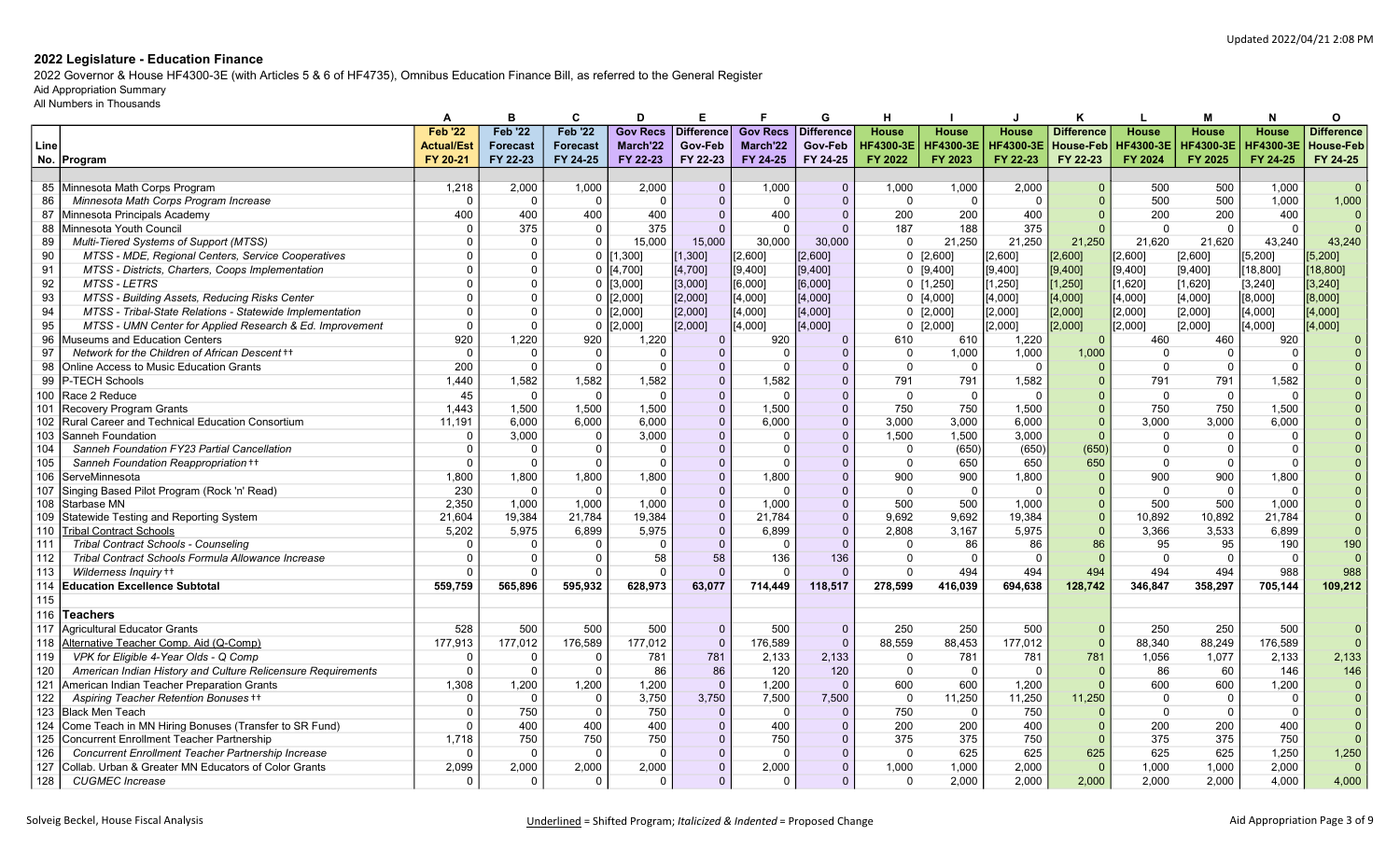2022 Governor & House HF4300-3E (with Articles 5 & 6 of HF4735), Omnibus Education Finance Bill, as referred to the General Register

# Aid Appropriation Summary

|      |                                                                       |                   |                 | C               | D               | Е                 |                 | G            |                  |                  |                  | к                 |                  | м                | N                | O                 |
|------|-----------------------------------------------------------------------|-------------------|-----------------|-----------------|-----------------|-------------------|-----------------|--------------|------------------|------------------|------------------|-------------------|------------------|------------------|------------------|-------------------|
|      |                                                                       | <b>Feb '22</b>    | <b>Feb '22</b>  | <b>Feb '22</b>  | <b>Gov Recs</b> | <b>Difference</b> | <b>Gov Recs</b> | Difference   | House            | <b>House</b>     | House            | <b>Difference</b> | House            | House            | <b>House</b>     | <b>Difference</b> |
| Line |                                                                       | <b>Actual/Est</b> | <b>Forecast</b> | <b>Forecast</b> | March'22        | Gov-Feb           | March'22        | Gov-Feb      | <b>HF4300-3E</b> | <b>HF4300-3E</b> | <b>HF4300-3E</b> | <b>House-Feb</b>  | <b>HF4300-3E</b> | <b>HF4300-3E</b> | <b>HF4300-3E</b> | House-Feb         |
|      | No. Program                                                           | FY 20-21          | FY 22-23        | FY 24-25        | FY 22-23        | FY 22-23          | FY 24-25        | FY 24-25     | FY 2022          | FY 2023          | FY 22-23         | FY 22-23          | FY 2024          | FY 2025          | FY 24-25         | FY 24-25          |
|      |                                                                       |                   |                 |                 |                 |                   |                 |              |                  |                  |                  |                   |                  |                  |                  |                   |
| 129  | Establishment of Visually Impaired (VI) Graduate Program <sup>®</sup> | 0                 | $\Omega$        | $\Omega$        | 700             | 700               | 1,400           | 1,400        | $\Omega$         | - 0              | 0                | $\Omega$          | $\Omega$         | 0                | - 0              | $\Omega$          |
| 130  | Expanded Concurrent Enrollment Grants (Intro to Teaching)             | 1,014             | 1,000           | 1,000           | 1,000           | $\overline{0}$    | 1,000           | $\Omega$     | 500              | 500              | 1,000            | $\Omega$          | 500              | 500              | 1.000            | $\Omega$          |
| 131  | Expanded Concurrent Enrollment - Intro to Teaching                    |                   | $\Omega$        | $\Omega$        | $\Omega$        | $\Omega$          | $\Omega$        | $\Omega$     | $\Omega$         | 500              | 500              | 500               | 500              | 500              | 1.000            | 1,000             |
| 132  | Grow Your Own (Transfer to SRF FY22 & later)                          | 3.343             | 13,000          | 13,000          | 13,000          | $\overline{0}$    | 13,000          | $\Omega$     | 6,500            | 6,500            | 13,000           |                   | 6.500            | 6,500            | 13,000           | $\Omega$          |
| 133  | Grow Your Own Increase**                                              |                   | $\Omega$        |                 | 14,005          | 14,005            | 24,230          | 24,230       | $\Omega$         | 61,500           | 61,500           | 61,500            | $\Omega$         | $\Omega$         | $\Omega$         |                   |
| 134  | Grow Your Own Early Childhood Educators (Transfer to SRF)(EC)         | ŋ                 | $\Omega$        | റ               | 3,860           | 3,860             | 7,610           | 7,610        | $\Omega$         | -0               | $\Omega$         |                   | $\Omega$         | $\Omega$         | $\Omega$         |                   |
| 135  | Grow Your Own Licensure Shortage Areas (Transfer to SRF)              | $\Omega$          | $\Omega$        |                 | 3,860           | 3,860             | 7,610           | 7,610        | $\Omega$         | $\Omega$         | $\Omega$         |                   |                  |                  |                  |                   |
| 136  | Language Essen. for Teachers of Reading & Spelling (LETRS)            | $\Omega$          | 3.000           | $\Omega$        | 3.000           | $\Omega$          | $\overline{0}$  | $\Omega$     | 3.000            | $\Omega$         | 3.000            |                   | $\Omega$         | $\Omega$         | $\Omega$         |                   |
| 137  | <b>MN Science Teachers Association</b>                                | $\Omega$          | $\Omega$        |                 | $\Omega$        | $\Omega$          | $\Omega$        | $\Omega$     | $\Omega$         | 611              | 611              | 611               |                  | $\Omega$         |                  |                   |
| 138  | Non-Exclusionary Discipline Training                                  | $\Omega$          | 1,750           | $\Omega$        | 1,750           | $\Omega$          | $\Omega$        | $\Omega$     | 1,750            | $\Omega$         | 1,750            |                   | $\Omega$         | $\Omega$         | $\Omega$         |                   |
| 139  | Non-Exclusionary Discipline Training Increase                         |                   | $\Omega$        |                 | $\Omega$        | $\Omega$          |                 |              | $\Omega$         | 5,000            | 5,000            | 5,000             | 5,000            | 5,000            | 10,000           | 10,000            |
| 140  | Northwest Regional Partnership                                        | 1.000             | $\Omega$        | $\Omega$        | $\Omega$        | $\Omega$          | $\Omega$        | $\Omega$     | $\Omega$         | $\Omega$         | $\Omega$         |                   | $\Omega$         | $\Omega$         | $\Omega$         |                   |
| 141  | Recruit and Retain Ed Support Professionals                           |                   |                 |                 | 15,000          | 15,000            | 30,000          | 30.000       |                  | $\Omega$         | $\Omega$         |                   | $\Omega$         | $\Omega$         | $\Omega$         |                   |
| 142  | Reimbursement for Teacher Licensing Exams & Fees***                   | $\Omega$          |                 |                 | 2,275           | 2.275             | 4,550           | 4.550        |                  |                  | $\Omega$         |                   | $\Omega$         | $\Omega$         | $\Omega$         | $\Omega$          |
| 143  | Special Education Due Process Preparation Time                        | $\Omega$          | $\Omega$        | $\Omega$        | $\Omega$        | $\overline{0}$    | 0               | $\Omega$     | $\Omega$         | $\Omega$         | $\Omega$         |                   | 12,867           | 13,459           | 26,326           | 26,326            |
| 144  | Special Education Due Process Preparation Time - Supplemental         | $\Omega$          | $\Omega$        |                 | $\Omega$        | $\Omega$          | $\Omega$        | $\Omega$     | $\Omega$         | 18,230           | 18,230           | 18,230            | 8,227            | 8,605            | 16,832           | 16,832            |
| 145  | Statewide Teacher Mentoring and Induction Program                     | $\Omega$          | $\Omega$        | $\Omega$        | 5,500           | 5,500             | 11,000          | 11,000       | $\Omega$         | - 0              | $\Omega$         |                   | $\Omega$         | $\mathbf 0$      | $\Omega$         |                   |
| 146  | Teachers of Color - Mentoring & Retention Incentive Grants            | 1.498             | 6.000           | 5.992           | 6.000           | $\Omega$          | 5.992           | $\Omega$     | 3.004            | 2.996            | 6,000            |                   | 2.996            | 2.996            | 5.992            | $\overline{0}$    |
| 147  | Teacher Recruitment Marketing Campaign                                |                   | 500             | 500             | 500             | $\Omega$          | 500             | $\Omega$     | 250              | 250              | 500              |                   | 250              | 250              | 500              | $\Omega$          |
| 148  | <b>Teachers Subtotal</b>                                              | 190.421           | 207,862         | 201.931         | 257,679         | 49,817            | 298.084         | 96.153       | 106,738          | 201.621          | 308,359          | 100,497           | 131.372          | 132,246          | 263.618          | 61,687            |
| 149  |                                                                       |                   |                 |                 |                 |                   |                 |              |                  |                  |                  |                   |                  |                  |                  |                   |
| 150  | <b>Special Education</b>                                              |                   |                 |                 |                 |                   |                 |              |                  |                  |                  |                   |                  |                  |                  |                   |
| 151  | Aid for Children with Disabilities                                    | 2.975             | 3,561           | 4,520           | 3,561           | $\mathbf{0}$      | 4,520           | $\Omega$     | 1,674            | 1,887            | 3,561            |                   | 2,126            | 2,394            | 4,520            |                   |
| 152  | <b>Court-Placed Special Education Revenue</b>                         |                   | 25              | 53              | 25              | $\Omega$          | 53              | $\Omega$     | $\Omega$         | 25               | 25               |                   | 26               | 27               | 53               |                   |
| 153  | Life Skills & Vocational Skills Secondary Transition Programs         | $\Omega$          | $\Omega$        | $\Omega$        | 1,000           | 1,000             | 2,000           | 2.000        |                  | $\Omega$         | $\Omega$         |                   | $\Omega$         | $\Omega$         | $\Omega$         | $\Omega$          |
| 154  | Provision of Special Instruction SPED - Increase to age 22            | 0                 | $\Omega$        | $\Omega$        | $\Omega$        | $\Omega$          | 45              | 45           | $\Omega$         | $\Omega$         | $\Omega$         |                   | 21               | $\mathbf 0$      | 21               | 21                |
| 155  | VPK for Eligible 4-Year Olds - SPED                                   |                   |                 |                 | 1,128           | 1,128             | 8,378           | 8,378        | $\Omega$         | 1,128            | 1,128            | 1,128             | 3,313            | 5,065            | 8,378            | 8,378             |
| 156  | Registry of Interpreters for the Deaf (RID) Certification             | $\Omega$          | $\Omega$        |                 | $\Omega$        | $\Omega$          |                 |              | $\Omega$         | $\Omega$         | $\Omega$         |                   | 275              | 305              | 580              | 580               |
| 157  | Separate Sites and Programs (Setting 4 & Higher) - Add'l Funding      | $\Omega$          | $\Omega$        |                 | 5.071           | 5.071             | 11,316          | 11,316       | $\Omega$         | $\Omega$         | $\Omega$         |                   | $\cap$           | $\Omega$         | $\Omega$         | $\Omega$          |
| 158  | Special Education Cross-Subsidy Reduction Aid                         | $\Omega$          | 10,425          |                 | 10,425          | $\Omega$          |                 |              | 10,425           | $\Omega$         | 10.425           |                   | $\Omega$         | $\Omega$         | $\Omega$         |                   |
| 159  | Special Education Cross-Subsidy Reduction Aid Increase                | $\Omega$          | $\Omega$        | $\Omega$        | 47,516          | 47,516            | 112,224         | 112.224      | $\Omega$         | 422,613          | 422,613          | 422,613           | 482,611          | 509,894          | 992,505          | 992,505           |
| 160  | Special Education 90/10 Shift                                         | $\Omega$          | $\Omega$        | $\Omega$        | $\Omega$        | $\Omega$          |                 | $\Omega$     | $\Omega$         | 44,569           | 44,569           | 44,569            | $\Omega$         | $\Omega$         | - 0              |                   |
| 161  | Special Education Out-Of-State Tuition                                | 500               | 500             | 500             | 500             | $\overline{0}$    | 500             | $\Omega$     | 250              | 250              | 500              |                   | 250              | 250              | 500              |                   |
| 162  | Special Education - Regular                                           | 3.310.130         | 3,630,010       | 4,093,548       | 3,630,010       | $\Omega$          | 4,093,548       | $\Omega$     | 1,744,588        | 1,885,422        | 3,630,010        |                   | 1,991,774        | 2,101,774        | 4,093,548        |                   |
| 163  | <b>Training for Paraprofessionals</b>                                 |                   | $\Omega$        | $\Omega$        | $\Omega$        | $\Omega$          | $\Omega$        | $\Omega$     | $\Omega$         | 20,352           | 20,352           | 20,352            | 20,862           | 21,380           | 42,242           | 42,242            |
| 164  | <b>Travel for Home-based Services</b>                                 | 699               | 725             | 821             | 725             | $\Omega$          | 821             | $\Omega$     | 341              | 384              | 725              |                   | 401              | 420              | 821              |                   |
| 165  | <b>Special Education Subtotal</b>                                     | 3,314,304         | 3,645,246       | 4,099,442       | 3,699,961       | 54,715            | 4,233,405       | 133,963      | 1,757,278        | 2,376,630        | 4,133,908        | 488,662           | 2,501,659        | 2,641,509        | 5,143,168        | 1,043,726         |
| 166  |                                                                       |                   |                 |                 |                 |                   |                 |              |                  |                  |                  |                   |                  |                  |                  |                   |
| 167  | <b>Facilities</b>                                                     |                   |                 |                 |                 |                   |                 |              |                  |                  |                  |                   |                  |                  |                  |                   |
| 168  | Debt Service Equalization Aid                                         | 46.019            | 49.316          | 42,860          | 49,316          | $\Omega$          | 42,860          | $\Omega$     | 25.001           | 24,315           | 49,316           |                   | 22.785           | 20.075           | 42.860           |                   |
| 169  | <b>Early Repayment Aid Incentive</b>                                  | 4.700             | $\Omega$        | $\Omega$        | $\Omega$        | $\Omega$          | $\Omega$        | $\Omega$     | $\Omega$         | $\Omega$         | $\Omega$         |                   | $\Omega$         | $\Omega$         | $\Omega$         |                   |
| 170  | Equity in Telecommunications Access                                   | 7,500             | 7.500           | 7,500           | 7,500           | $\mathbf{0}$      | 7,500           | $\mathbf{0}$ | 3,750            | 3,750            | 7,500            |                   | 3,750            | 3.750            | 7,500            |                   |
|      | 171 Long-Term Facilities Maintenance Equalized Aid                    | 209,045           | 216,622         | 220,011         | 216,622         | $\Omega$          | 220,011         | $\mathbf{0}$ | 107,752          | 108,870          | 216,622          |                   | 109,645          | 110,366          | 220,011          | $\Omega$          |
|      |                                                                       |                   |                 |                 |                 |                   |                 |              |                  |                  |                  |                   |                  |                  |                  |                   |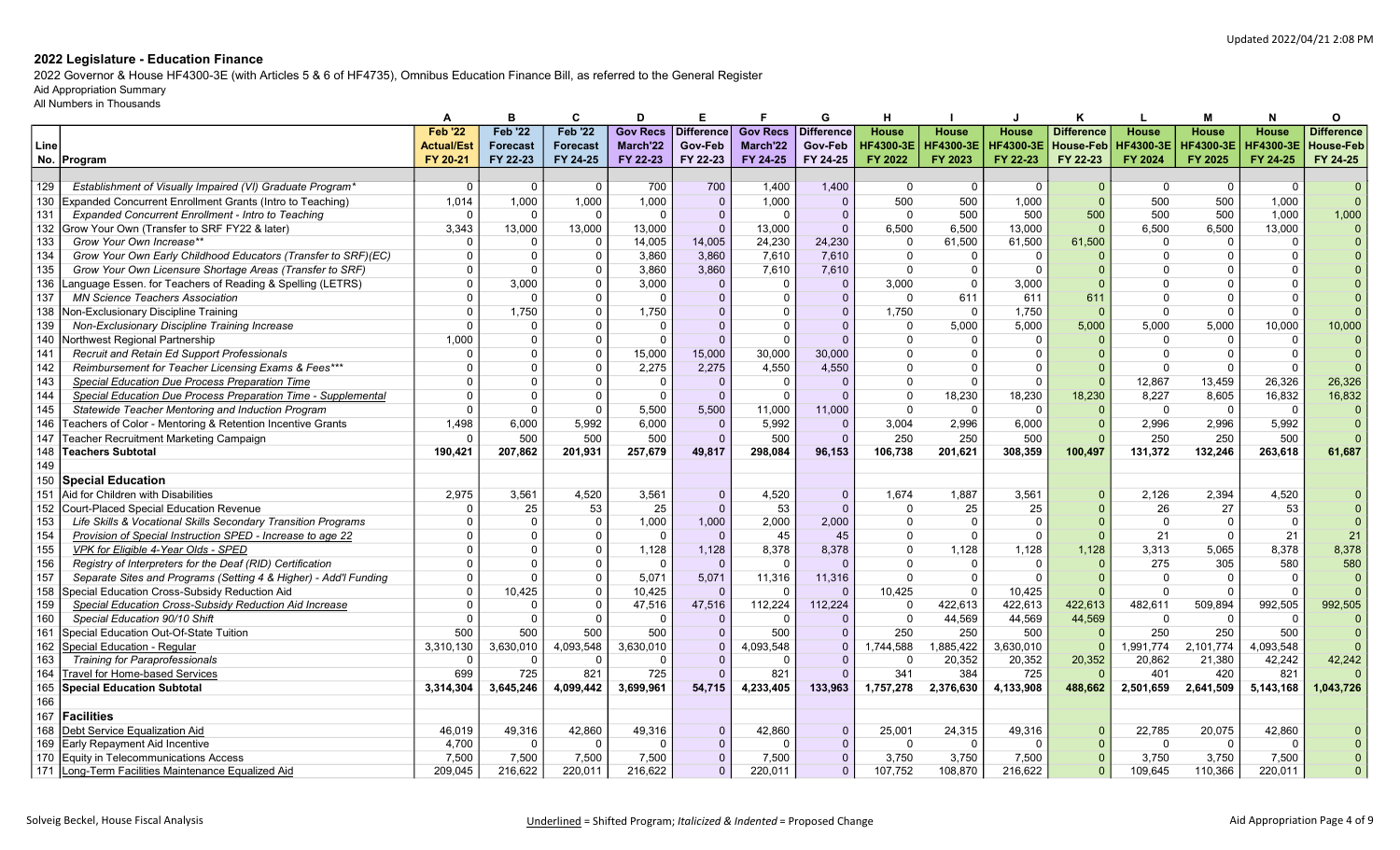2022 Governor & House HF4300-3E (with Articles 5 & 6 of HF4735), Omnibus Education Finance Bill, as referred to the General Register

# Aid Appropriation Summary

|      |                                                                  | А                 | в               | C               | D               | Е                 |                 | G            | н                |                      |                  | к                 | L                | м                | N                | 0                 |
|------|------------------------------------------------------------------|-------------------|-----------------|-----------------|-----------------|-------------------|-----------------|--------------|------------------|----------------------|------------------|-------------------|------------------|------------------|------------------|-------------------|
|      |                                                                  | <b>Feb '22</b>    | <b>Feb '22</b>  | <b>Feb '22</b>  | <b>Gov Recs</b> | <b>Difference</b> | <b>Gov Recs</b> | Difference   | <b>House</b>     | <b>House</b>         | <b>House</b>     | <b>Difference</b> | <b>House</b>     | House            | <b>House</b>     | <b>Difference</b> |
| Line |                                                                  | <b>Actual/Est</b> | <b>Forecast</b> | <b>Forecast</b> | March'22        | Gov-Feb           | March'22        | Gov-Feb      | <b>HF4300-3E</b> | <b>HF4300-3E</b>     | <b>HF4300-3E</b> | <b>House-Feb</b>  | <b>HF4300-3E</b> | <b>HF4300-3E</b> | <b>HF4300-3E</b> | House-Feb         |
|      | No. Program                                                      | FY 20-21          | FY 22-23        | FY 24-25        | FY 22-23        | FY 22-23          | FY 24-25        | FY 24-25     | FY 2022          | FY 2023              | FY 22-23         | FY 22-23          | FY 2024          | FY 2025          | FY 24-25         | FY 24-25          |
|      |                                                                  |                   |                 |                 |                 |                   |                 |              |                  |                      |                  |                   |                  |                  |                  |                   |
| 172  | Long-Term Facilities Maintenance Aid Increase                    | $\Omega$          | $\Omega$        | $\Omega$        | $\mathbf{0}$    | $\Omega$          | $\overline{0}$  | $\Omega$     | $\Omega$         | $\Omega$             | $\Omega$         | $\Omega$          | 7,200            | 7,200            | 14.400           | 14,400            |
| 173  | VPK for Eligible 4-Year Olds - LTFM                              | $\Omega$          | $\Omega$        | $\Omega$        | 1,144           | 1,144             | 2,924           | 2,924        | $\mathbf{0}$     | 1,144                | 1,144            | 1,144             | 1,451            | 1,473            | 2,924            | 2,924             |
| 174  | Maximum Effort Loan Aid                                          | 6.555             | 3.288           | $\Omega$        | 3,288           | $\Omega$          | $\Omega$        | $\Omega$     | 3,288            | $\Omega$             | 3,288            | $\Omega$          | $\Omega$         | $\Omega$         | $\Omega$         | $\Omega$          |
| 175  | <b>Facilities Subtotal</b>                                       | 273,819           | 276,726         | 270.371         | 277,870         | 1.144             | 273,295         | 2.924        | 139,791          | 138.079              | 277,870          | 1.144             | 144,831          | 142.864          | 287.695          | 17,324            |
| 176  |                                                                  |                   |                 |                 |                 |                   |                 |              |                  |                      |                  |                   |                  |                  |                  |                   |
| 177  | <b>Health &amp; Safety</b>                                       |                   |                 |                 |                 |                   |                 |              |                  |                      |                  |                   |                  |                  |                  |                   |
| 178  | Level 4 Mental Health Innovative Grant Program                   | $\Omega$          | $\Omega$        | $\overline{0}$  | 4.900           | 4.900             | $\Omega$        | $\Omega$     | $\Omega$         | 9.000                | 9.000            | 9,000             | 9.000            | 9.000            | 18.000           | 18,000            |
| 179  | <b>Mental Health Leads</b>                                       | $\Omega$          | $\Omega$        | $\Omega$        | $\Omega$        | $\Omega$          | $\Omega$        | $\Omega$     | $\Omega$         | 226                  | 226              | 226               | 301              | 301              | 602              | 602               |
| 180  | Safe Schools Supplemental Aid                                    | 30,000            | $\Omega$        | $\Omega$        | $\Omega$        | $\Omega$          | $\Omega$        | $\Omega$     | $\Omega$         | $\overline{0}$       | $\Omega$         |                   | $\Omega$         | $\Omega$         | $\Omega$         | $\Omega$          |
| 181  | School Based Mental Health Screening                             | $\Omega$          | $\Omega$        | $\Omega$        | 9,538           | 9,538             | 19,072          | 19.072       | $\Omega$         | $\Omega$             | $\Omega$         |                   | $\Omega$         | $\Omega$         | - 0              | $\Omega$          |
| 182  | School-Linked Behavioral Health Grants (Transfer to DHS)         | $\Omega$          | $\Omega$        | $\Omega$        | 6,000           | 6,000             | 12,000          | 12,000       | $\Omega$         | $\Omega$             | $\Omega$         |                   | $\Omega$         | $\Omega$         | $\Omega$         | $\Omega$          |
| 183  | <b>Student Support Personnel Aid</b>                             | $\Omega$          | $\Omega$        | $\Omega$        | 19,190          | 19,190            | 48,903          | 48.903       | $\mathbf{0}$     | 95,862               | 95,862           | 95,862            | 106,336          | 105,959          | 212,295          | 212,295           |
| 184  | Student Support Personnel Workforce Pipeline (Tr. to SR Account) | $\Omega$          | $\Omega$        | $\Omega$        | 2.550           | 2.550             | 5,100           | 5.100        | $\Omega$         | 9.000                | 9.000            | 9,000             | 1.500            | 1.500            | 3,000            | 3,000             |
| 185  | Suicide Prevention Training for Teachers Grant (Transfer to MDH) | 265               | 265             | $\Omega$        | 265             | $\mathbf{0}$      | $\overline{0}$  | $\Omega$     | 265              | 0                    | 265              | $\Omega$          | 0                | $\mathbf 0$      | $\Omega$         | $\Omega$          |
| 186  | Support Our Students                                             | 10,613            | $\overline{0}$  | $\Omega$        | $\Omega$        | $\Omega$          | $\overline{0}$  | $\Omega$     | $\Omega$         | $\Omega$             | $\Omega$         |                   | $\Omega$         | $\Omega$         | $\Omega$         | $\Omega$          |
| 187  | <b>Health &amp; Safety Subtotal</b>                              | 40,878            | 265             |                 | 42,443          | 42,178            | 85,075          | 85,075       | 265              | 114,088              | 114,353          | 114,088           | 117,137          | 116,760          | 233,897          | 233,897           |
| 188  |                                                                  |                   |                 |                 |                 |                   |                 |              |                  |                      |                  |                   |                  |                  |                  |                   |
| 189  | Nutrition                                                        |                   |                 |                 |                 |                   |                 |              |                  |                      |                  |                   |                  |                  |                  |                   |
| 190  | Kindergarten Milk                                                | 766               | 1,225           | 1,318           | 1,225           | $\mathbf{0}$      | 1,318           | $\mathbf 0$  | 566              | 659                  | 1,225            | $\Omega$          | 659              | 659              | 1,318            | $\Omega$          |
| 191  | İSchool Breakfast                                                | 8,183             | 10,539          | 20,747          | 10,539          | $\overline{0}$    | 20,747          | $\Omega$     | 20               | 10,519               | 10,539           | $\Omega$          | 10.402           | 10,345           | 20.747           | $\overline{0}$    |
| 192  | VPK for Eligible 4-Year Olds - Breakfast                         | $\Omega$          | $\Omega$        | $\Omega$        | 462             | 462               | 1,279           | 1,279        | $\Omega$         | 462                  | 462              | 462               | 633              | 646              | 1.279            | 1,279             |
| 193  | Reducing Disparities for Young Ch. w/ Disabilities - Breakfast   | $\mathbf{0}$      | $\Omega$        | $\Omega$        | 172             | 172               | 344             | 344          | $\Omega$         | 172                  | 172              | 172               | 172              | 172              | 344              | 344               |
| 194  | <b>Universal Free Meals- Breakfast</b>                           | $\Omega$          | $\Omega$        | $\Omega$        | 17.800          | 17,800            | 37.772          | 37.772       | $\Omega$         | $\Omega$             | $\Omega$         | $\Omega$          | $\Omega$         | $\Omega$         | $\Omega$         | $\overline{0}$    |
| 195  | School Lunch                                                     | 12,035            | 30,171          | 32,619          | 30,171          | $\overline{0}$    | 32,619          | $\Omega$     | 14,187           | 15,984               | 30,171           |                   | 16,188           | 16,431           | 32,619           | $\overline{0}$    |
| 196  | VPK for Eligible 4-Year Olds - Lunch                             | $\Omega$          | $\Omega$        | $\Omega$        | 210             | 210               | 559             | 559          | $\Omega$         | 210                  | 210              | 210               | 277              | 282              | 559              | 559               |
| 197  | <b>School Meals Aid</b>                                          | $\Omega$          | $\Omega$        | $\Omega$        | $\Omega$        | $\Omega$          | $\Omega$        |              | $\Omega$         | 18,546               | 18,546           | 18,546            | 14,146           | 13,792           | 27,938           | 27,938            |
| 198  | Universal Free Meals - Lunch                                     | $\Omega$          | $\Omega$        | $\Omega$        | 168,831         | 168,831           | 358,325         | 358,325      | $\Omega$         | $\Omega$             | $\Omega$         | $\Omega$          | $\Omega$         | $\Omega$         | $\Omega$         | $\overline{0}$    |
| 199  | Summer School Food Service Replacement Aid                       | 16,179            | 300             | 300             | 300             | $\Omega$          | 300             | $\Omega$     | 150              | 150                  | 300              |                   | 150              | 150              | 300              | $\Omega$          |
| 200  | <b>Nutrition Subtotal</b>                                        | 37.163            | 42.235          | 54.984          | 229.710         | 187,475           | 453,263         | 398,279      | 14,923           | 46,702               | 61.625           | 19.390            | 42.627           | 42.477           | 85.104           | 30,120            |
| 201  |                                                                  |                   |                 |                 |                 |                   |                 |              |                  |                      |                  |                   |                  |                  |                  |                   |
| 202  | Libraries                                                        |                   |                 |                 |                 |                   |                 |              |                  |                      |                  |                   |                  |                  |                  |                   |
| 203  | <b>Basic System Support</b>                                      | 27,140            | 27,140          | 27,140          | 27,140          | $\Omega$          | 27,140          | $\Omega$     | 13,570           | 13,570               | 27,140           | $\Omega$          | 13,570           | 13,570           | 27,140           | $\Omega$          |
| 204  | Regional Libraries Increase                                      | $\Omega$          | $\Omega$        | $\Omega$        | $\Omega$        | $\overline{0}$    | $\Omega$        | $\Omega$     | $\Omega$         | 1,800                | 1,800            | 1,800             | 2,000            | 2,000            | 4,000            | 4,000             |
| 205  | Electronic Library for Minnesota                                 | 1.800             | 1.800           | 1.800           | 1.800           | $\overline{0}$    | 1.800           | $\Omega$     | 900              | 900                  | 1,800            | $\Omega$          | 900              | 900              | 1.800            | $\Omega$          |
| 206  | Multicounty, Multitype Library Systems                           | 2.600             | 2.600           | 2.600           | 2.600           | $\Omega$          | 2,600           | $\Omega$     | 1.300            | 1,300                | 2.600            |                   | 1.300            | 1.300            | 2.600            | $\Omega$          |
| 207  | Regional Library Telecommunications Aid                          | 4,558             | 4,600           | 4,600           | 4,600           | $\mathbf{0}$      | 4,600           | $\mathbf{0}$ | 2,300            | 2,300                | 4,600            |                   | 2,300            | 2,300            | 4,600            | $\overline{0}$    |
| 208  | Libraries Subtotal                                               | 36,098            | 36,140          | 36,140          | 36,140          | $\mathbf{0}$      | 36,140          | $\mathbf{0}$ | 18,070           | 19,870               | 37,940           | 1,800             | 20,070           | 20,070           | 40.140           | 4,000             |
| 209  |                                                                  |                   |                 |                 |                 |                   |                 |              |                  |                      |                  |                   |                  |                  |                  |                   |
| 210  | <b>General Education Total</b>                                   | 14,753,186        | 15,168,152      | 15,426,742      | 15,385,538      | 217,386           | 15,962,481      | 535,739      | 7,479,769        | 7,905,421            | 15,385,190       | 217,038           | 7,938,187        | 7,950,268        | 15,888,455       | 461,713           |
| 211  | <b>Categorical Totals</b>                                        | 4,452,442         | 4,774,370       | 5,258,800       | 5,172,776       | 398,406           | 6,093,711       | 834,911      | 2,315,664        | 3,313,029            | 5,628,693        | 854,323           | 3,304,543        | 3,454,223        | 6,758,766        | 1,499,966         |
| 212  | Subtotal K-12 Education Aids                                     | 19.205.628        | 19.942.522      | 20,685,542      | 20.558.314      | 615,792           | 22,056,192      | 1.370.650    |                  | 9,795,433 11,218,450 | 21.013.883       | 1,071,361         | 11.242.730       | 11.404.491       | 22.647.221       | 1,961,679         |
| 213  |                                                                  |                   |                 |                 |                 |                   |                 |              |                  |                      |                  |                   |                  |                  |                  |                   |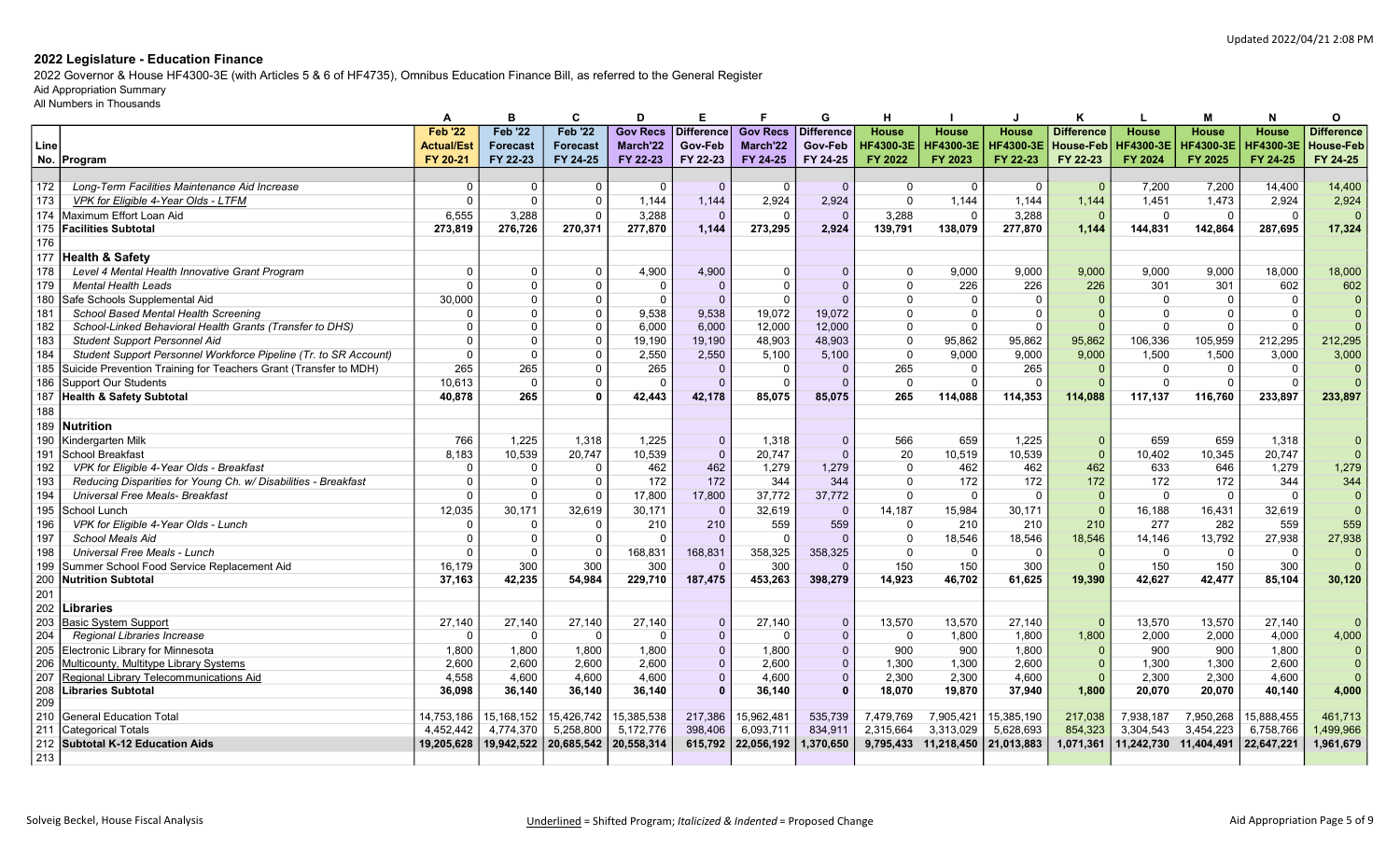2022 Governor & House HF4300-3E (with Articles 5 & 6 of HF4735), Omnibus Education Finance Bill, as referred to the General Register

# Aid Appropriation Summary

|            |                                                                                       | A                 | в                 | C                 | D               | E.                |                 | G              | н                |                  |                  | Κ                 | L.               | м                | N                | Ω                 |
|------------|---------------------------------------------------------------------------------------|-------------------|-------------------|-------------------|-----------------|-------------------|-----------------|----------------|------------------|------------------|------------------|-------------------|------------------|------------------|------------------|-------------------|
|            |                                                                                       | <b>Feb '22</b>    | <b>Feb '22</b>    | <b>Feb '22</b>    | <b>Gov Recs</b> | <b>Difference</b> | <b>Gov Recs</b> | Difference     | <b>House</b>     | <b>House</b>     | <b>House</b>     | <b>Difference</b> | House            | House            | <b>House</b>     | <b>Difference</b> |
| Line       |                                                                                       | <b>Actual/Est</b> | <b>Forecast</b>   | <b>Forecast</b>   | March'22        | Gov-Feb           | March'22        | Gov-Feb        | <b>HF4300-3E</b> | <b>HF4300-3E</b> | <b>HF4300-3E</b> | <b>House-Feb</b>  | <b>HF4300-3E</b> | <b>HF4300-3E</b> | <b>HF4300-3E</b> | <b>House-Feb</b>  |
| No.        | Program                                                                               | FY 20-21          | FY 22-23          | FY 24-25          | FY 22-23        | FY 22-23          | FY 24-25        | FY 24-25       | FY 2022          | FY 2023          | FY 22-23         | FY 22-23          | FY 2024          | FY 2025          | FY 24-25         | FY 24-25          |
|            |                                                                                       |                   |                   |                   |                 |                   |                 |                |                  |                  |                  |                   |                  |                  |                  |                   |
| 214        | <b>EARLY CHILDHOOD &amp; FAMILY SUPPORT</b>                                           |                   |                   |                   |                 |                   |                 |                |                  |                  |                  |                   |                  |                  |                  |                   |
| 215        |                                                                                       |                   |                   |                   |                 |                   |                 |                |                  |                  |                  |                   |                  |                  |                  |                   |
| 216        | <b>Early Education</b>                                                                |                   |                   |                   |                 |                   |                 |                |                  |                  |                  |                   |                  |                  |                  |                   |
| 219        |                                                                                       | 625               | $\Omega$          | $\Omega$          | $\Omega$        | $\Omega$          | $\Omega$        | $\mathbf{0}$   | $\Omega$         | 250              | 250              |                   | $\Omega$         | $\Omega$         | $\Omega$         |                   |
|            | College Savings Account Program                                                       |                   |                   |                   |                 | $\Omega$          |                 | $\Omega$       | 3,655            |                  |                  | 250<br>$\Omega$   |                  |                  |                  | $\Omega$          |
| 220<br>219 | Developmental Screening Aid<br>VPK for Eligible 4-Year Olds - Developmental Screening | 7,219<br>$\Omega$ | 7,238<br>$\Omega$ | 6,881<br>$\Omega$ | 7,238<br>977    | 977               | 6,881           |                | $\Omega$         | 3,583<br>977     | 7,238<br>977     | 977               | 3.483<br>1.058   | 3,398<br>1.032   | 6,881<br>2.090   | 2,090             |
|            |                                                                                       |                   |                   |                   |                 |                   | 2,090           | 2,090          |                  |                  |                  |                   |                  |                  |                  |                   |
| 222        | Early Childhood Family Education Aid                                                  | 65,351            | 69,284            | 71,225            | 69,284          | $\overline{0}$    | 71,225          | $\Omega$       | 34,158           | 35,126           | 69,284           | $\Omega$          | 35,473           | 35,752           | 71,225           |                   |
| 223        | <b>ECFE Formula Allowance Increase</b>                                                | 0                 | $\Omega$          | $\Omega$          | 1,055           | 1,055             | 3,895           | 3,895          | $\Omega$         | $\mathbf 0$      | $\Omega$         |                   | $\mathbf 0$      | $\Omega$         | $\Omega$         | $\Omega$          |
| 224        | Early Childhood Family Education Office at MDE                                        | $\Omega$          | $\Omega$          | $\cap$            | $\Omega$        | $\overline{0}$    | $\overline{0}$  | $\Omega$       | $\Omega$         | 325              | 325              | 325               | 325              | 325              | 650              | 650               |
| 225        | Early Childhood Family Education Teacher Licensing Support                            | $\Omega$          | $\Omega$          |                   | 177             | 177               | 177             | 177            | $\Omega$         | 177              | 177              | 177               | 177              | $\Omega$         | 177              | 177               |
| 226        | Early Childhood Programs at Tribal Schools                                            | 136               | 136               | 136               | 136             | $\mathbf{0}$      | 136             | $\Omega$       | 68               | 68               | 136              | $\Omega$          | 68               | 68               | 136              | $\mathbf 0$       |
| 227        | Early Learning Scholarships (Transfer to SRF)                                         | 145.918           | 141,418           | 141.418           | 141.418         | $\overline{0}$    | 141.418         | $\Omega$       | 70.709           | 70.709           | 141.418          | $\Omega$          | 70.709           | 70.709           | 141.418          | $\Omega$          |
| 228        | Early Learning Scholarships Increase                                                  | 0                 | $\Omega$          | $\Omega$          | 75,000          | 75,000            | 150,000         | 150,000        | $\Omega$         | 150,000          | 150,000          | 150,000           | 45,000           | 45,000           | 90,000           | 90,000            |
| 229        | <b>Educate Parents Partnership</b>                                                    | 96                | 98                | 98                | 98              | $\Omega$          | 98              | $\Omega$       | 49               | 49               | 98               | $\Omega$          | 49               | 49               | 98               |                   |
| 230        | <b>Executive Function Grant Program</b>                                               | $\Omega$          | $\Omega$          | $\cap$            | $\mathbf{0}$    | $\Omega$          | $\overline{0}$  | $\Omega$       | $\Omega$         | 450              | 450              | 450               | $\mathbf 0$      | $\Omega$         | $\Omega$         | $\Omega$          |
| 231        | Grow Your Own Early Childhood Educators (Tr. to SR Fund)                              | $\Omega$          | $\Omega$          | $\Omega$          | $\Omega$        | $\overline{0}$    | $\Omega$        | $\Omega$       | $\Omega$         | 3,860            | 3,860            | 3,860             | 3,805            | 3,805            | 7,610            | 7,610             |
| 232        | <b>Head Start Program</b>                                                             | 50,418            | 50,200            | 50,200            | 50,200          | $\Omega$          | 50,200          | $\Omega$       | 25,100           | 25.100           | 50,200           | $\Omega$          | 25.100           | 25.100           | 50.200           | $\Omega$          |
| 233        | Head Start Increase (Early Head Start)                                                | C                 | $\Omega$          | - 0               | $\Omega$        | $\Omega$          | $\Omega$        | $\mathbf{0}$   | $\Omega$         | 10,000           | 10,000           | 10,000            | 10,000           | 10,000           | 20,000           | 20,000            |
| 234        | Home Visiting Aid                                                                     | 997               | 881               | 720               | 881             | $\overline{0}$    | 720             | $\Omega$       | 455              | 426              | 881              | $\Omega$          | 391              | 329              | 720              |                   |
| 235        | Kindergarten Entrance Assessment Program                                              | 524               | 562               | 562               | 562             | $\Omega$          | 562             | $\Omega$       | 281              | 281              | 562              | $\Omega$          | 281              | 281              | 562              | $\Omega$          |
| 236        | Mental Health Services and Early Childhood Social Workers                             | $\Omega$          | $\Omega$          | $\overline{0}$    | 2,500           | 2,500             | 5,000           | 5,000          | $\Omega$         | 2,500            | 2,500            | 2,500             | 2,500            | 2,500            | 5,000            | 5,000             |
| 237        | Minnesota Children's Museum                                                           | 150               | $\Omega$          | $\cap$            | $\Omega$        | $\Omega$          | $\Omega$        | $\Omega$       | $\Omega$         | 2.000            | 2,000            | 2,000             | $\Omega$         | $\Omega$         | $\Omega$         |                   |
| 238        | ParentChild+ Program                                                                  | 1.800             | 1,800             | 1,800             | 1,800           | $\Omega$          | 1,800           | $\mathbf{0}$   | 900              | 900              | 1,800            | $\Omega$          | 900              | 900              | 1.800            |                   |
| 239        | Quality Rating & Improvement System (Transfer to DHS)                                 | $\Omega$          | 3,500             | 3,500             | 3,500           | $\Omega$          | 3,500           | $\Omega$       | 1,750            | 1,750            | 3,500            |                   | 1,750            | 1,750            | 3,500            |                   |
| 240        | Reach Out and Read Minnesota                                                          | 150               | $\Omega$          | $\cap$            | $\Omega$        | $\Omega$          | $\Omega$        | $\Omega$       | $\Omega$         | $\Omega$         | $\Omega$         | $\Omega$          | $\Omega$         | $\Omega$         | $\Omega$         |                   |
| 241        | Reach Out and Read Minnesota Increase                                                 | C                 | $\Omega$          | $\Omega$          | $\Omega$        | $\Omega$          | $\Omega$        | $\Omega$       | $\Omega$         | 250              | 250              | 250               | 250              | 250              | 500              | 500               |
| 242        | <b>School Readiness</b>                                                               | 67,366            | 67,366            | 67,366            | 67,366          | $\Omega$          | 67,366          | $\Omega$       | 33,683           | 33,683           | 67,366           | $\Omega$          | 33,683           | 33,683           | 67,366           |                   |
| 241        | VPK - Reallocate Preexisting Pathway II Funding                                       | $\Omega$          | $\Omega$          | $\Omega$          | (18, 823)       | (18, 823)         | (46,080)        | (46,080)       | $\mathbf 0$      | (18, 823)        | (18, 823)        | (18, 823)         | (21, 027)        | (25,053)         | (46,080)         | (46,080)          |
| 242        | Voluntary Pre-Kindergarten through Mixed Delivery                                     | 0                 | $\Omega$          |                   | 96,920          | 96,920            | 193,840         | 193,840        | $\Omega$         | 96,920           | 96,920           | 96,920            | 96,920           | 96,920           | 193,840          | 193,840           |
| 243        | <b>IVPK-Head Start1</b>                                                               | $\Omega$          | $\Omega$          | $\mathbf 0$       | [47, 278]       | [47, 278]         | [94,556]        | [94,556]       |                  | $0$ [47,278]     | [47,278]         | [47,278]          | [47, 278]        | [47, 278]        | [94, 556]        | [94, 556]         |
| 244        | [VPK-Licensed Center & Family Child Care]                                             | $\Omega$          | $\Omega$          | $\Omega$          | [47, 278]       | [47, 278]         | [94, 556]       | [94, 556]      |                  | $0$ [47,278]     | [47, 278]        | [47, 278]         | [47, 278]        | [47, 278]        | [94, 556]        | [94, 556]         |
| 245        | [VPK- Distribution Administration]                                                    | $\Omega$          | $\Omega$          | $\Omega$          | [2, 364]        | [2, 364]          | [4,728]         | [4, 728]       |                  | $0$ [2,364]      | [2, 364]         | [2, 364]          | [2, 364]         | [2, 364]         | [4, 728]         | [4, 728]          |
| 246        | <b>Early Education Subtotal</b>                                                       | 340,750           | 342,483           | 343,906           | 500,289         | 157,806           | 652,828         | 308,922        | 170,808          | 420,561          | 591,369          | 248,886           | 310.895          | 306,798          | 617,693          | 273,787           |
| 247        |                                                                                       |                   |                   |                   |                 |                   |                 |                |                  |                  |                  |                   |                  |                  |                  |                   |
| 248        | <b>Community Education</b>                                                            |                   |                   |                   |                 |                   |                 |                |                  |                  |                  |                   |                  |                  |                  |                   |
| 249        | Adults with Disabilities Program Aid                                                  | 1,416             | 1,420             | 1,420             | 1,420           | $\overline{0}$    | 1,420           | $\Omega$       | 710              | 710              | 1,420            | $\Omega$          | 710              | 710              | 1,420            |                   |
| 250        | <b>Community Education Aid</b>                                                        | 563               | 355               | 203               | 355             | $\overline{0}$    | 203             | $\mathbf{0}$   | 180              | 175              | 355              |                   | 119              | 84               | 203              |                   |
| 251        | Education Partnership Program Tier 1 Grants (NAZ & SPPN)                              | 5.200             | 5,200             | 5.200             | 5,200           | $\Omega$          | 5,200           | $\overline{0}$ | 2,600            | 2.600            | 5,200            |                   | 2.600            | 2,600            | 5.200            |                   |
| 252        | Education Partnership Program Tier 2 Implementing Grants                              | 2,500             | 960               | 960               | 960             | $\Omega$          | 960             | $\overline{0}$ | 480              | 480              | 960              |                   | 480              | 480              | 960              |                   |
| 253        | <b>Hearing Impaired Adults</b>                                                        | 140               | 140               | 140               | 140             | $\Omega$          | 140             | $\Omega$       | 70               | 70               | 140              |                   | 70               | 70               | 140              |                   |
| 254        | Out of School Time / Community Partnership                                            | $\Omega$          | $\Omega$          | 0                 | 7,000           | 7,000             | 14,000          | 14,000         | $\Omega$         | $\overline{0}$   | $\Omega$         |                   | $\Omega$         | $\Omega$         | $\Omega$         |                   |
| 255        | School-Age Care Aid                                                                   |                   | -1                | 2                 |                 | $\Omega$          | 2               | $\Omega$       | $\Omega$         | -1               |                  |                   |                  |                  | $\overline{2}$   |                   |
|            | 256 Community Education Subtotal                                                      | 9.821             | 8.076             | 7.925             | 15.076          | 7.000             | 21.925          | 14.000         | 4.040            | 4.036            | 8.076            |                   | 3.980            | 3.945            | 7.925            | $\Omega$          |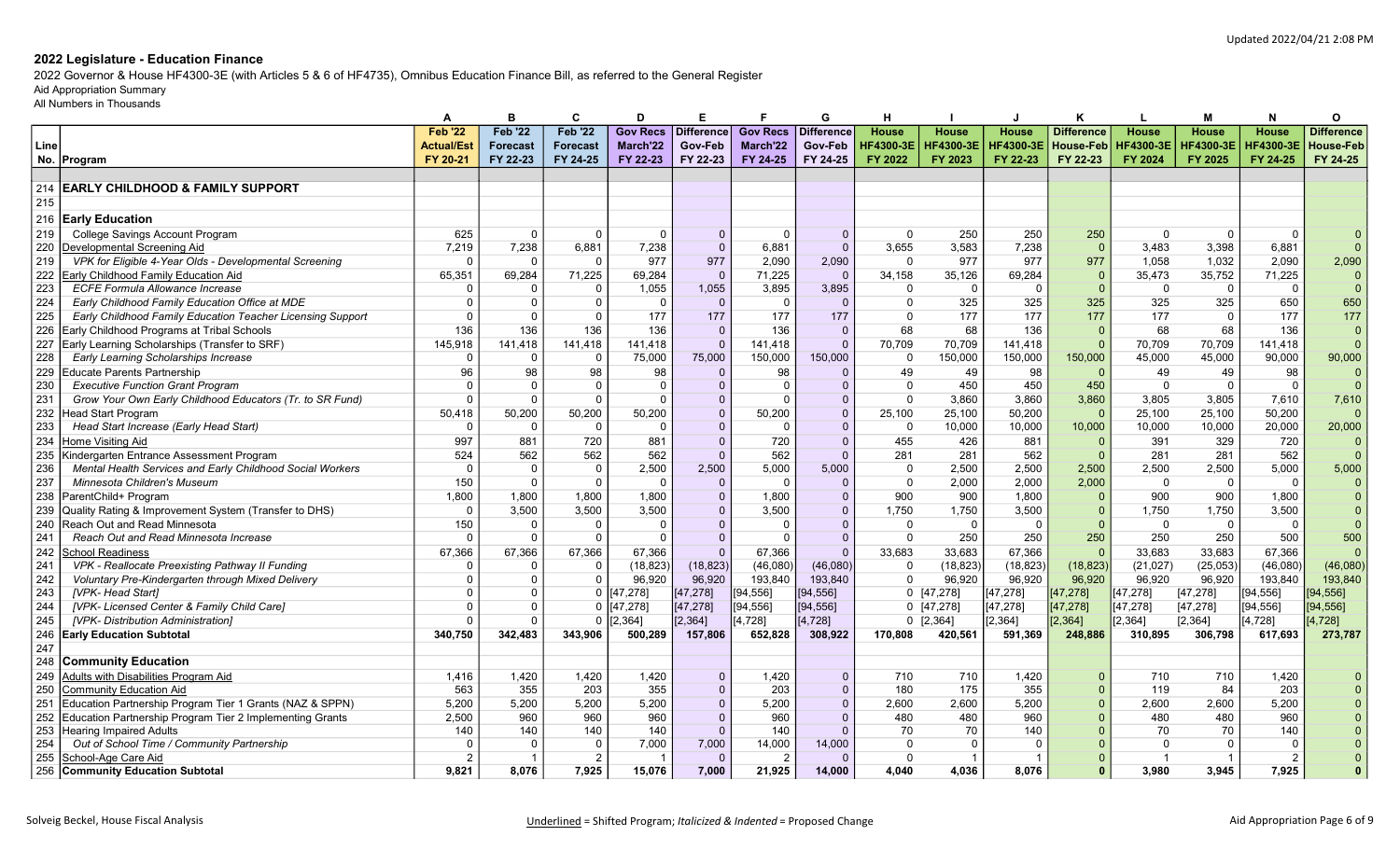2022 Governor & House HF4300-3E (with Articles 5 & 6 of HF4735), Omnibus Education Finance Bill, as referred to the General Register

# Aid Appropriation Summary

|      |                                                      | А                 | в               | C               | D               | Е.                |                 | G                 | н                |                  |                  | к                 | L                | м                | N                | 0                 |
|------|------------------------------------------------------|-------------------|-----------------|-----------------|-----------------|-------------------|-----------------|-------------------|------------------|------------------|------------------|-------------------|------------------|------------------|------------------|-------------------|
|      |                                                      | <b>Feb '22</b>    | <b>Feb '22</b>  | <b>Feb '22</b>  | <b>Gov Recs</b> | <b>Difference</b> | <b>Gov Recs</b> | <b>Difference</b> | <b>House</b>     | <b>House</b>     | <b>House</b>     | <b>Difference</b> | <b>House</b>     | <b>House</b>     | <b>House</b>     | <b>Difference</b> |
| Line |                                                      | <b>Actual/Est</b> | <b>Forecast</b> | <b>Forecast</b> | March'22        | Gov-Feb           | March'22        | Gov-Feb           | <b>HF4300-3E</b> | <b>HF4300-3E</b> | <b>HF4300-3E</b> | <b>House-Feb</b>  | <b>HF4300-3E</b> | <b>HF4300-3E</b> | <b>HF4300-3E</b> | House-Feb         |
|      | No. Program                                          | FY 20-21          | FY 22-23        | FY 24-25        | FY 22-23        | FY 22-23          | FY 24-25        | FY 24-25          | FY 2022          | FY 2023          | FY 22-23         | FY 22-23          | FY 2024          | FY 2025          | FY 24-25         | FY 24-25          |
|      |                                                      |                   |                 |                 |                 |                   |                 |                   |                  |                  |                  |                   |                  |                  |                  |                   |
| 257  |                                                      |                   |                 |                 |                 |                   |                 |                   |                  |                  |                  |                   |                  |                  |                  |                   |
| 258  | Lifelong Learning                                    |                   |                 |                 |                 |                   |                 |                   |                  |                  |                  |                   |                  |                  |                  |                   |
| 259  | <b>Adult Basic Education Aid</b>                     | 101,229           | 103,524         | 103,514         | 103,524         | $\Omega$          | 103,514         | $\Omega$          | 51,764           | 51,760           | 103,524          |                   | 51.758           | 51,756           | 103,514          | $\Omega$          |
| 260  | <b>Adult Basic Education Increase</b>                | $\Omega$          | $\Omega$        | $\overline{0}$  | 1,152           | 1,152             | 2,540           | 2.540             | $\mathbf{0}$     | 1,000            | 1,000            | 1,000             | 1,000            | 1,000            | 2.000            | 2,000             |
| 261  | <b>High School Equivalency Tests</b>                 | 450               | 250             | 250             | 250             | $\overline{0}$    | 250             | $\Omega$          | 125              | 125              | 250              | $\Omega$          | 125              | 125              | 250              | $\overline{0}$    |
| 262  | Fully Paid High School Equivalency Test              | $\Omega$          | $\Omega$        | - 0             | 345             | 345               | 690             | 690               | $\Omega$         | 345              | 345              | 345               | 345              | 345              | 690              | 690               |
| 263  | <b>Lifelong Learning Subtotal</b>                    | 101,679           | 103,774         | 103,764         | 105,271         | 1,497             | 106,994         | 3,230             | 51,889           | 53,230           | 105,119          | 1,345             | 53,228           | 53,226           | 106,454          | 2,690             |
| 264  |                                                      |                   |                 |                 |                 |                   |                 |                   |                  |                  |                  |                   |                  |                  |                  | $\Omega$          |
| 265  | <b>Subtotal Pre-K &amp; Family Support Aids</b>      | 452,250           | 454,333         | 455,595         | 620,636         | 166,303           | 781,747         | 326,152           | 226,737          | 477,827          | 704,564          | 250,231           | 368,103          | 363,969          | 732,072          | 276,477           |
| 266  |                                                      |                   |                 |                 |                 |                   |                 |                   |                  |                  |                  |                   |                  |                  |                  |                   |
| 267  | <b>Subtotal K-12 Education Aids</b>                  | 19,657,878        | 20,396,855      | 21,141,137      | 21,178,950      | 782,095           | 22,837,939      | 1,696,802         |                  |                  | 21,718,447       | 1,321,592         | 11,610,833       | 11,768,460       | 23,379,293       | 2,238,156         |
| 268  |                                                      |                   |                 |                 |                 |                   |                 |                   |                  |                  |                  |                   |                  |                  |                  |                   |
| 269  | <b>STATE AGENCIES</b>                                |                   |                 |                 |                 |                   |                 |                   |                  |                  |                  |                   |                  |                  |                  |                   |
| 270  |                                                      |                   |                 |                 |                 |                   |                 |                   |                  |                  |                  |                   |                  |                  |                  |                   |
|      |                                                      |                   |                 |                 |                 |                   |                 |                   |                  |                  |                  |                   |                  |                  |                  |                   |
| 271  | Department of Education                              |                   |                 |                 |                 |                   |                 |                   |                  |                  |                  |                   |                  |                  |                  |                   |
| 272  | Base Education Agency Budget                         | 43,570            | 46,859          | 46,146          | 46,859          | $\Omega$          | 46,146          | $\Omega$          | 23,464           | 23,395           | 46,859           |                   | 23,073           | 23,073           | 46,146           | $\Omega$          |
| 273  | VPK for Eligible 4-Year Olds - MDE                   |                   | $\Omega$        | - 0             | 2,584           | 2,584             | 5,458           | 5.458             | $\Omega$         | 2,584            | 2,584            | 2,584             | 2.674            | 2,784            | 5.458            | 5,458             |
| 274  | <b>Board of School Administrators</b>                | 524               | 638             | 638             | 638             | $\Omega$          | 638             | $\Omega$          | 319              | 319              | 638              |                   | 319              | 319              | 638              | $\overline{0}$    |
| 275  | <b>Dyslexia Specialist</b>                           | 246               | 246             | 246             | 246             | $\Omega$          | 246             | $\mathbf{0}$      | 123              | 123              | 246              |                   | 123              | 123              | 246              | $\Omega$          |
| 276  | <b>EL LEAPS Implementation (Admin)</b>               | 1.440             | 1.440           | 1.440           | 1.440           | $\overline{0}$    | 1.440           | $\Omega$          | 720              | 720              | 1.440            |                   | 720              | 720              | 1.440            | $\Omega$          |
| 277  | Financial Data Analysis                              | 500               | 500             | 500             | 500             | $\Omega$          | 500             | $\Omega$          | 250              | 250              | 500              |                   | 250              | 250              | 500              | $\Omega$          |
| 278  | [Legalizing Adult Use Cannabis] (Tracked Separately) | $\Omega$          | $\Omega$        | $\overline{0}$  | [59]            | [59]              | [58]            | [58]              |                  | 0[59]            | [59]             | [59]              | [29]             | [29]             | [58]             | [58]              |
| 279  | Litigation Fees                                      | 978               | 4,500           | $\Omega$        | 4,500           | $\Omega$          | $\Omega$        | $\Omega$          | 4,500            | 0                | 4,500            |                   | $\Omega$         | $\Omega$         | $\mathbf 0$      | $\Omega$          |
| 280  | Specific Learning Disability Criteria Change         | $\Omega$          | $\Omega$        | $\overline{0}$  | 540             | 540               | 1,080           | 1.080             | $\Omega$         | 540              | 540              | 540               | 540              | 540              | 1,080            | 1,080             |
| 281  | Mainframe System                                     | 481               | 960             | 960             | 960             | $\mathbf{0}$      | 960             | $\Omega$          | 480              | 480              | 960              |                   | 480              | 480              | 960              | $\overline{0}$    |
| 282  | Regional Centers for Excellence                      | 1.967             | 2,000           | 2,000           | 2.000           | $\Omega$          | 2,000           | $\Omega$          | 1,000            | 1,000            | 2,000            |                   | 1.000            | 1.000            | 2,000            | $\overline{0}$    |
| 283  | <b>Universal Meals - MDE</b>                         | C                 | $\Omega$        | - 0             | 788             | 788               | 1,336           | 1,336             | $\Omega$         | $\Omega$         | $\Omega$         |                   | $\Omega$         | $\Omega$         | $\Omega$         | $\Omega$          |
| 284  | <b>Department of Education Subtotal</b>              | 49.706            | 57,143          | 51,930          | 61.055          | 3.912             | 59,804          | 7.874             | 30,856           | 29,411           | 60,267           | 3,124             | 29,179           | 29,289           | 58.468           | 6,538             |
| 285  |                                                      |                   |                 |                 |                 |                   |                 |                   |                  |                  |                  |                   |                  |                  |                  |                   |
| 286  | Professional Educator Licensing & Standards Board    |                   |                 |                 |                 |                   |                 |                   |                  |                  |                  |                   |                  |                  |                  |                   |
| 287  | <b>Base PELSB Budget</b>                             | 5,528             | 5,631           | 5,678           | 5,631           | $\Omega$          | 5,678           | $\Omega$          | 2,792            | 2,839            | 5,631            | - 0               | 2,839            | 2,839            | 5,678            | $\Omega$          |
| 288  | <b>Educators Online Licensing System</b>             | $\Omega$          | $\Omega$        | - 0             | 660             | 660               | 728             | 728               | $\Omega$         | 660              | 660              | 660               | 364              | 364              | 728              | 728               |
| 289  | Prof. Educator Licensing & Standards Board Subtotal  | 5,528             | 5,631           | 5,678           | 6,291           | 660               | 6,406           | 728               | 2,792            | 3,499            | 6,291            | 660               | 3,203            | 3,203            | 6,406            | 728               |
| 290  |                                                      |                   |                 |                 |                 |                   |                 |                   |                  |                  |                  |                   |                  |                  |                  |                   |
| 291  | Minnesota State Academies                            |                   |                 |                 |                 |                   |                 |                   |                  |                  |                  |                   |                  |                  |                  |                   |
| 292  | <b>Base Academies Budget</b>                         | 27.440            | 28,373          | 28.646          | 28,373          | $\mathbf{0}$      | 28,646          | $\Omega$          | 14,056           | 14,317           | 28,373           |                   | 14,323           | 14,323           | 28,646           |                   |
| 293  | <b>Minnesota State Academies Subtotal</b>            | 27.440            | 28,373          | 28,646          | 28,373          | $\Omega$          | 28,646          | $\Omega$          | 14,056           | 14,317           | 28,373           |                   | 14,323           | 14,323           | 28,646           |                   |
| 294  |                                                      |                   |                 |                 |                 |                   |                 |                   |                  |                  |                  |                   |                  |                  |                  |                   |
| 295  | Perpich Center for Arts Education                    |                   |                 |                 |                 |                   |                 |                   |                  |                  |                  |                   |                  |                  |                  |                   |
| 296  | Base Center for Arts Education Budget                | 14,472            | 14,933          | 15,064          | 14,933          | $\mathbf{0}$      | 15,064          | $\Omega$          | 7,406            | 7,527            | 14,933           |                   | 7,532            | 7,532            | 15,064           |                   |
| 297  | Perpich Center for Arts Education Subtotal           | 14,472            | 14.933          | 15.064          | 14.933          | $\Omega$          | 15.064          | $\Omega$          | 7.406            | 7.527            | 14,933           |                   | 7.532            | 7.532            | 15.064           |                   |
| 298  |                                                      |                   |                 |                 |                 |                   |                 |                   |                  |                  |                  |                   |                  |                  |                  |                   |
|      |                                                      |                   |                 |                 |                 |                   |                 |                   |                  |                  |                  |                   |                  |                  |                  |                   |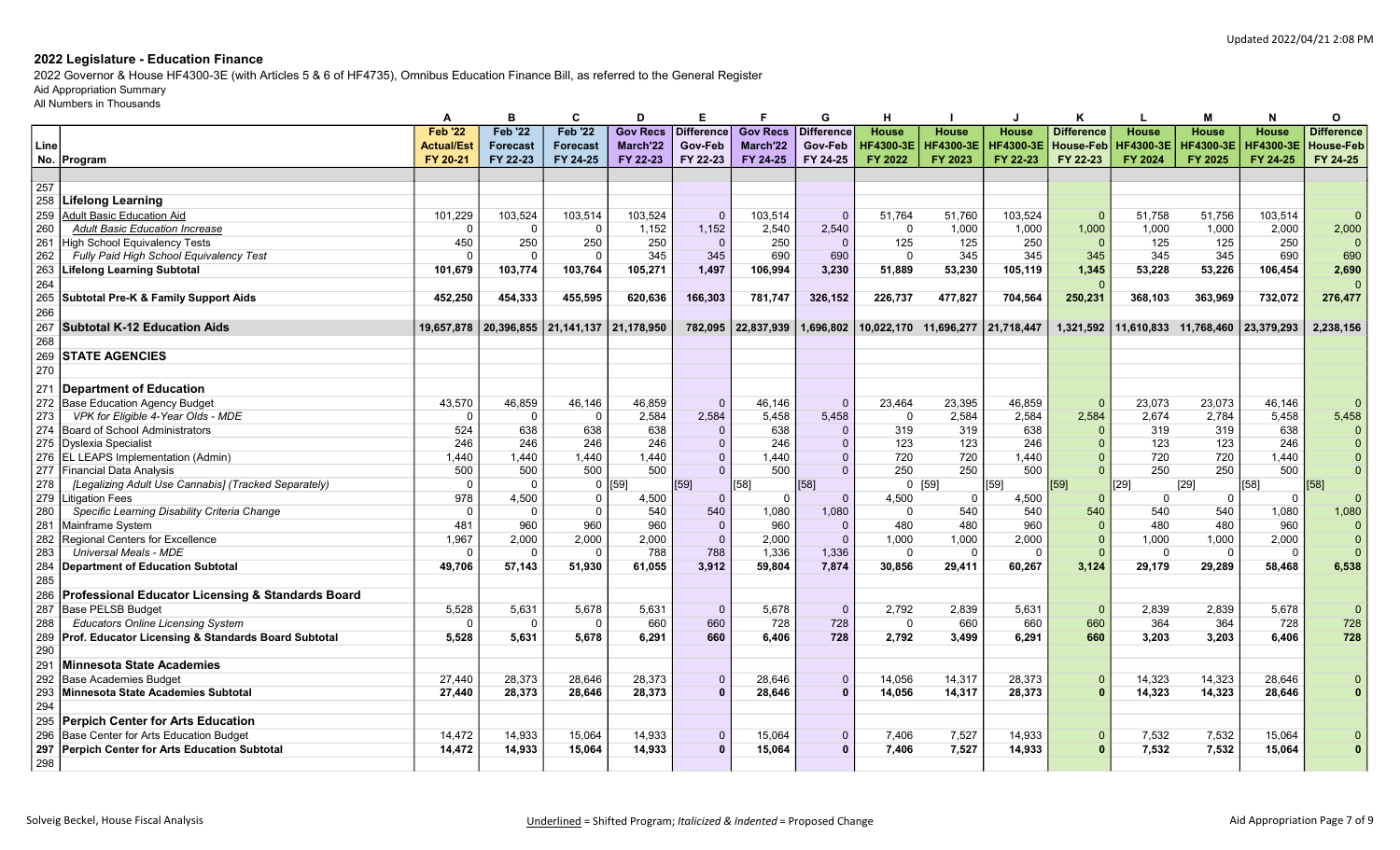2022 Governor & House HF4300-3E (with Articles 5 & 6 of HF4735), Omnibus Education Finance Bill, as referred to the General Register

# Aid Appropriation Summary

|                  |                                                                 | A                 |                 | C                                                        | D               |                   |                      | G                    |                       |                                  |                       |                   |                                 |                  | N                | 0                 |
|------------------|-----------------------------------------------------------------|-------------------|-----------------|----------------------------------------------------------|-----------------|-------------------|----------------------|----------------------|-----------------------|----------------------------------|-----------------------|-------------------|---------------------------------|------------------|------------------|-------------------|
|                  |                                                                 | <b>Feb '22</b>    | <b>Feb '22</b>  | <b>Feb '22</b>                                           | <b>Gov Recs</b> | <b>Difference</b> | <b>Gov Recs</b>      | Difference           | <b>House</b>          | <b>House</b>                     | <b>House</b>          | <b>Difference</b> | <b>House</b>                    | <b>House</b>     | <b>House</b>     | <b>Difference</b> |
| Line             |                                                                 | <b>Actual/Est</b> | <b>Forecast</b> | <b>Forecast</b>                                          | March'22        | Gov-Feb           | March'22             | Gov-Feb              | <b>HF4300-3E</b>      | <b>HF4300-3E</b>                 | <b>HF4300-3E</b>      | <b>House-Feb</b>  | <b>HF4300-3E</b>                | <b>HF4300-3E</b> | <b>HF4300-3E</b> | <b>House-Feb</b>  |
|                  | No. Program                                                     | FY 20-21          | FY 22-23        | FY 24-25                                                 | FY 22-23        | FY 22-23          | FY 24-25             | FY 24-25             | FY 2022               | FY 2023                          | FY 22-23              | FY 22-23          | FY 2024                         | FY 2025          | FY 24-25         | FY 24-25          |
|                  |                                                                 |                   |                 |                                                          |                 |                   |                      |                      |                       |                                  |                       |                   |                                 |                  |                  |                   |
| 299              | <b>Legislative Coordinating Commission</b>                      |                   |                 |                                                          |                 |                   |                      |                      |                       |                                  |                       |                   |                                 |                  |                  |                   |
| 300              | <b>Compensatory Education Working Group</b>                     | 0                 | - 0             | <sup>n</sup>                                             |                 | $\Omega$          | $\Omega$             | $\Omega$             |                       | 23                               | 23                    | 23                |                                 |                  | $\Omega$         |                   |
| 301              | <b>Special Education Working Group</b>                          |                   | $\Omega$        |                                                          |                 | $\Omega$          | $\Omega$             |                      | $\Omega$              | 23                               | 23                    | 23                | $\Omega$                        | $\Omega$         |                  |                   |
| 302              | <b>Legislative Coordinating Commission Subtotal</b>             |                   | $\Omega$        |                                                          |                 |                   | $\mathbf{0}$         |                      | $\Omega$              | 46                               | 46                    | 46                | $\Omega$                        | $\Omega$         |                  |                   |
| 303              |                                                                 |                   |                 |                                                          |                 |                   |                      |                      |                       |                                  |                       |                   |                                 |                  |                  |                   |
| 304              | <b>Subtotal State Agencies</b>                                  | 97.146            | 106,080         | 101,318                                                  | 110,652         | 4,572             | 109,920              | 8.602                | 55.110                | 54.800                           | 109,910               | 3,830             | 54.237                          | 54.347           | 108,584          | 7,266             |
| 305              |                                                                 |                   |                 |                                                          |                 |                   |                      |                      |                       |                                  |                       |                   |                                 |                  |                  |                   |
| 306              |                                                                 |                   |                 |                                                          |                 |                   |                      |                      |                       |                                  |                       |                   |                                 |                  |                  |                   |
|                  | <b>TOTAL GENERAL FUND K-12 APPROPRIATIONS</b>                   | 19,755,024        | 20,502,935      | 21,242,455                                               | 21,289,602      | 786,667           | 22,947,859           | 1,705,404            | 10,077,280 11,751,077 |                                  | 21,828,357            | 1,325,422         | 11,665,070                      | 11,822,807       | 23,487,877       | 2,245,422         |
|                  | 307 Change from Prior Year or Biennium                          |                   | 3.8%            | 3.6%                                                     | 7.8%            |                   | 7.8%                 |                      | 1.6%                  | 16.6%                            | 10.5%                 |                   | $-0.7%$                         | 1.4%             | 7.6%             |                   |
| 308              |                                                                 |                   |                 |                                                          |                 |                   |                      |                      |                       |                                  |                       |                   |                                 |                  |                  |                   |
| 309              | <b>OTHER GENERAL FUND IMPACTS</b>                               |                   |                 |                                                          |                 |                   |                      |                      |                       |                                  |                       |                   |                                 |                  |                  |                   |
| 310              |                                                                 |                   |                 |                                                          |                 |                   |                      |                      |                       |                                  |                       |                   |                                 |                  |                  |                   |
| 311              | <b>REVENUE REDUCTION</b>                                        |                   |                 |                                                          |                 |                   |                      |                      |                       |                                  |                       |                   |                                 |                  |                  |                   |
| 312              | Flexibility for State Academies Accessing Rental Revenue        | $\Omega$          | $\Omega$        | $\Omega$                                                 |                 | $\Omega$          | $\Omega$             | $\Omega$             | $\Omega$              | 3                                |                       |                   | 3                               | 3                | -6               |                   |
| 313              |                                                                 |                   |                 |                                                          |                 |                   |                      |                      |                       |                                  |                       |                   |                                 |                  |                  |                   |
| 314              | <b>TOTAL GENERAL FUND K-12 IMPACT</b>                           | 19,755,024        |                 | $\vert$ 20,502,935 $\vert$ 21,242,455 $\vert$ 21,289,602 |                 | 786,667           | 22,947,859 1,705,404 |                      |                       | 10,077,280 11,751,080 21,828,360 |                       |                   | 1,325,425 11,665,073 11,822,810 |                  | 23,487,883       | 2,245,428         |
|                  |                                                                 |                   |                 |                                                          |                 |                   |                      |                      |                       |                                  |                       |                   |                                 |                  |                  |                   |
| $\overline{315}$ |                                                                 |                   |                 |                                                          |                 |                   |                      |                      |                       |                                  |                       |                   |                                 |                  |                  |                   |
| 316              | <b>SPECIAL REVENUE FUND</b>                                     |                   |                 |                                                          |                 |                   |                      |                      |                       |                                  |                       |                   |                                 |                  |                  |                   |
| 317              |                                                                 |                   |                 |                                                          |                 |                   |                      |                      |                       |                                  |                       |                   |                                 |                  |                  |                   |
| 318              | <b>EXPENDITURE AUTHORITY</b>                                    |                   |                 |                                                          |                 |                   |                      |                      |                       |                                  |                       |                   |                                 |                  |                  |                   |
| 319              | Flexibility for State Academies Accessing Rental Revenue        | $\Omega$          | റ               | <sup>n</sup>                                             | $\Omega$        | $\Omega$          | $\Omega$             | $\Omega$             | $\Omega$              | -3                               | 3                     |                   | 3                               | 3                | -6               |                   |
| 320              | Grow Your Own                                                   | $\Omega$          | $\Omega$        |                                                          | 14,005          | 14,005            | 24,230               | 24,230               | $\Omega$              | 61,500                           | 61,500                | 61,500            |                                 | $\Omega$         | $\Omega$         |                   |
| 321              | Grow Your Own Early Childhood Educators                         | $\Omega$          |                 |                                                          | 3,860           | 3.860             | 7,610                | 7.610                | $\Omega$              | $\sqrt{ }$                       | $\Omega$              |                   | $\Omega$                        | $\Omega$         | $\Omega$         |                   |
|                  | Grow Your Own Licensure Shortage Areas                          | $\Omega$          | $\Omega$        |                                                          | 3,860           | 3,860             | 7,610                | 7,610                | $\Omega$              | $\sqrt{ }$                       | $\Omega$              |                   | $\Omega$                        | $\Omega$         | $\Omega$         | $\Omega$          |
| 322              |                                                                 | $\Omega$          | $\Omega$        |                                                          | 2,550           | 2,550             | 5,100                | 5,100                | $\Omega$              | 9,000                            | 9,000                 | 9,000             | 1,500                           | 1,500            | 3,000            | 3,000             |
| 323              | Student Support Personnel Workforce Pipeline                    | $\bf{0}$          | $\mathbf{0}$    |                                                          |                 | 24,275            | 44,550               | 44.550               | $\Omega$              | 70,503                           | 70,503                | 70,503            | 1.503                           | 1,503            | 3,006            | 3,006             |
| 324              | <b>Subtotal Expenditures</b>                                    |                   |                 |                                                          | 24,275          |                   |                      |                      |                       |                                  |                       |                   |                                 |                  |                  |                   |
| 325              | <b>REVENUES</b>                                                 |                   |                 |                                                          |                 |                   |                      |                      |                       |                                  |                       |                   |                                 |                  |                  |                   |
| 326              | Flexibility for State Academies Accessing Rental Revenue        | $\Omega$          |                 |                                                          |                 | $\Omega$          | $\Omega$             | $\Omega$             | $\Omega$              |                                  |                       | (3)               | (3)                             |                  |                  |                   |
| 327              | Grow Your Own (Transfer from GF)                                | $\Omega$          |                 | <sup>n</sup>                                             |                 |                   |                      |                      | $\Omega$              | (3)                              | (3)                   |                   | $\Omega$                        | (3)<br>$\Omega$  | (6)<br>- 0       | $\Omega$          |
| 328              |                                                                 |                   |                 |                                                          | (14,005)        | (14,005)          | (24, 230)            | (24, 230)<br>(7,610) | $\Omega$              | (61, 500)                        | (61, 500)<br>$\Omega$ | (61, 500)         |                                 | $\Omega$         | - 0              | $\Omega$          |
| 329              | Grow Your Own Early Childhood Educators (Transfer from GF)      | $\Omega$          |                 |                                                          | (3,860)         | (3,860)           | (7,610)              |                      | $\Omega$              |                                  |                       |                   | $\Omega$                        | $\Omega$         | $\Omega$         |                   |
| 330              | Grow Your Own Licensure Shortage Areas (Transfer from GF)       | $\Omega$          | $\Omega$        | O                                                        | (3,860)         | (3,860)           | (7,610)              | (7,610)              | $\Omega$              |                                  |                       |                   |                                 |                  |                  | $\overline{0}$    |
| 331              | Student Support Personnel Workforce Pipeline (Transfer from GF) | $\bf{0}$          | $\Omega$        |                                                          | (2, 550)        | (2, 550)          | (5, 100)             | (5, 100)             | $\mathbf{0}$          | (9,000)                          | (9,000)               | (9,000)           | (1,500)                         | (1,500)          | (3,000)          | (3,000)           |
| 332              | <b>Subtotal Revenues</b>                                        |                   |                 |                                                          | (24, 275)       | (24, 275)         | (44, 550)            | (44, 550)            |                       | (70, 503)                        | (70, 503)             | (70, 503)         | (1, 503)                        | (1, 503)         | (3,006)          | (3,006)           |
| 333              |                                                                 |                   |                 |                                                          |                 |                   |                      |                      |                       |                                  |                       |                   |                                 |                  |                  |                   |
| $\overline{335}$ | 334   TOTAL K-12 SPECIAL REVENUE FUND CHANGE ITEMS              | $\mathbf{0}$      | $\mathbf{0}$    | $\Omega$                                                 | $\mathbf{0}$    | $\mathbf{0}$      | $\mathbf{0}$         | $\mathbf{0}$         | $\Omega$              | $\Omega$                         | $\mathbf{0}$          | $\mathbf{0}$      | $\Omega$                        | $\mathbf{0}$     | $\mathbf{0}$     | $\mathbf{0}$      |